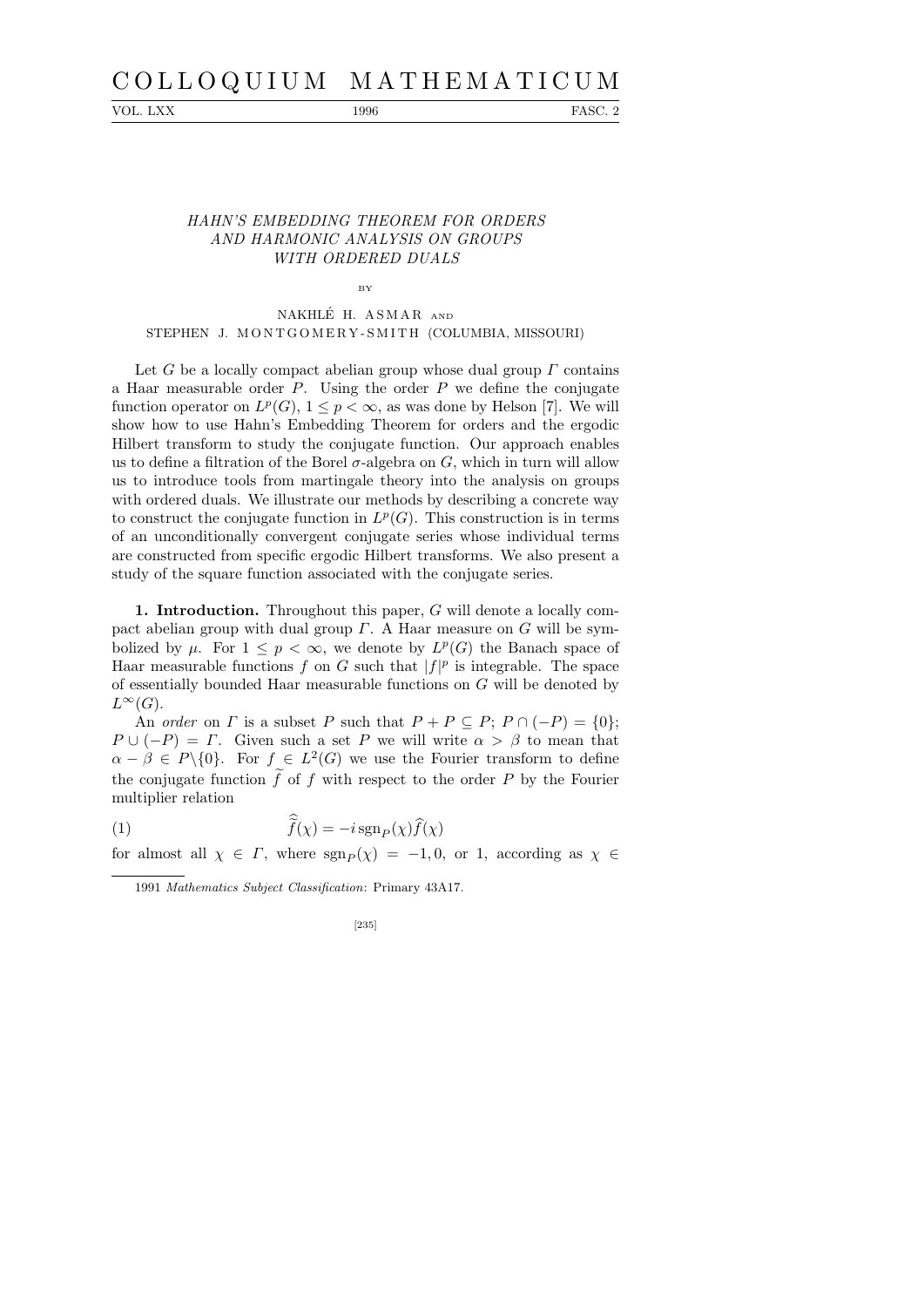$(-P)\setminus\{0\}, \chi = 0$ , or  $\chi \in P\setminus\{0\}.$  When G is compact, these definitions are due to Helson [7] and [8].

In [6], Garling observed that the conjugate function on  $\mathbb{T}^N$ , defined using a lexicographic order on  $\mathbb{Z}^N$ , is connected in a natural way to martingale theory. Using this connection, Garling gave simple proofs of basic properties of the conjugate function in this setting. Our goal in this paper is to show how certain notions related to Hahn's Embedding Theorem for orders [5, Chapter IV]) can be used to introduce similar tools from probability theory in the study of conjugate functions on groups with an arbitrary measurable order on the dual group. We present the material related to Hahn's Theorem in Section 2. In particular, we will state a structure theorem (Theorem 2.4 below) which describes an order in terms of a unique chain of convex subgroups of  $\Gamma$ . When  $\Gamma$  is not necessarily discrete, the chain of subgroups may contain elements that are not Haar measurable. In Section 3, we will show how to obtain a structure theorem, similar to the one in Section 2, while avoiding nonmeasurable subgroups of  $\Gamma$ . This study is based on the work of Hewitt and Koshi [9] concerning measurable orders. In Section 4, we use the structure theorems for orders to define the conjugate function as a martingale difference series whose individual terms are constructed by using different ergodic Hilbert transforms. In Section 5, we will show that the conjugate series of  $f \in L^p(G)$  is unconditionally convergent in  $L^p(G)$ when  $1 < p < \infty$ , and is unconditionally convergent in  $L^{1,\infty}(G)$  when  $p = 1$ . These results yield a concrete way for constructing the conjugate function on abstract groups. We end the paper with a study of the square function associated with the conjugate series.

2. Orders on discrete groups. We start by collecting facts leading to a structure theorem for orders on discrete groups (Theorem 2.4 below). This requisite material is taken from [5, Chapter IV], where it is presented as a background for the proof of Hahn's Embedding Theorem for orders [5, Theorem 16, p. 59]. Our presentation is simplified by the fact that the groups are all abelian.

Definitions and basic properties. Let  $\Gamma$  denote an infinite torsion-free abelian group. The topology on  $\Gamma$  will play no role in this section. An order on  $\Gamma$  will be denoted by  $P(\Gamma)$  or simply P. Because sometimes we will be dealing with more than one order on a given group, it will be convenient to write  $(\Gamma, P)$  or  $(\Gamma, P(\Gamma))$  to denote the group and the given order on it. A subset  $J \subset \Gamma$  is called *convex* if whenever  $a, b \in J$ ,  $c \in \Gamma$  and  $a \leq c \leq b$ , then  $c \in J$ . As we will see, this notion plays a prominent role in the theory of orders. For the reader's convenience, we list a few properties of convexity that will be used in the sequels (see [5, pp. 18–19, and Chapter IV]).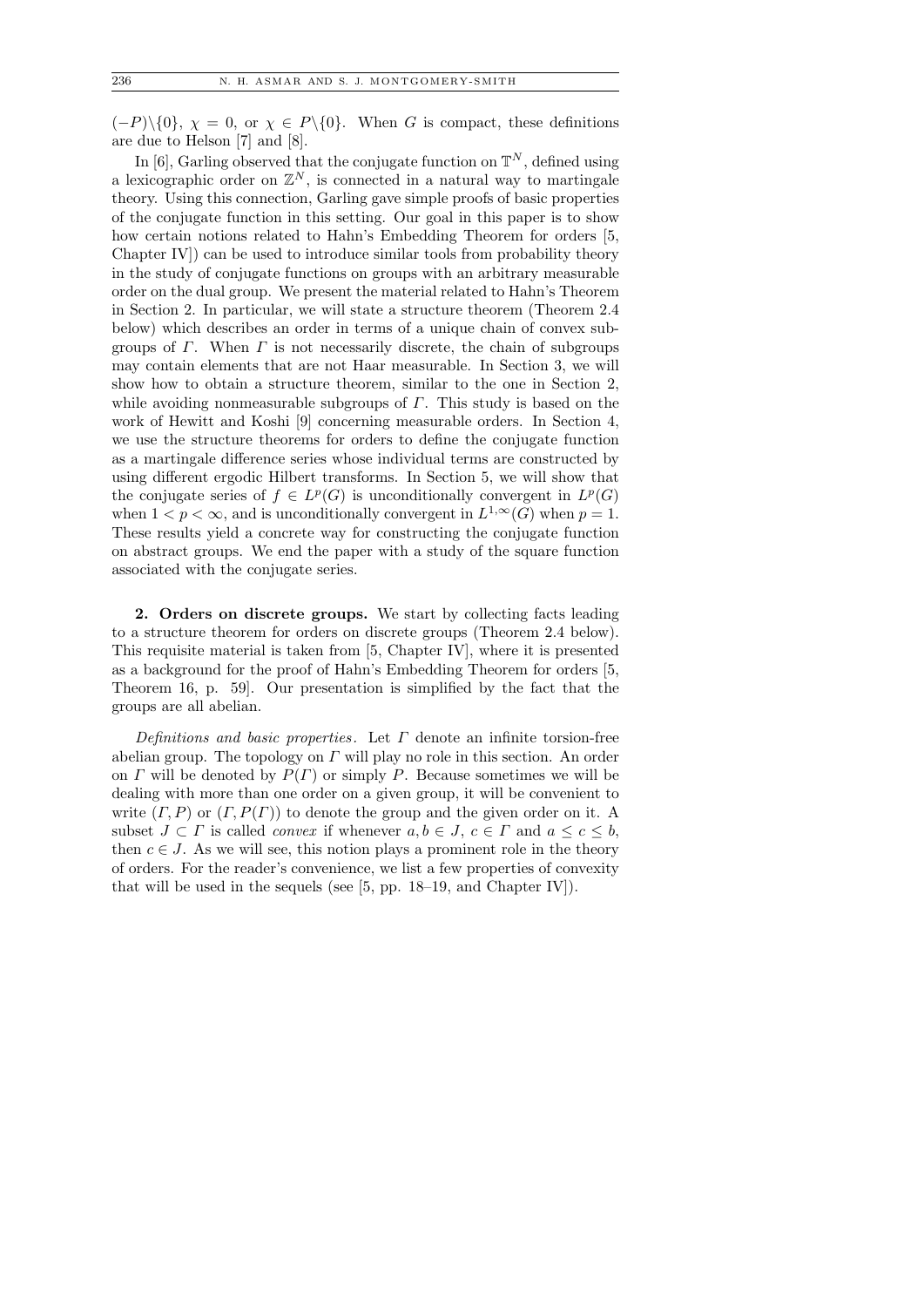(a) A subgroup  $C \subset \Gamma$  is convex if and only if  $P(\Gamma) \cap C$  is convex in  $P(\Gamma)$ .

(b) If  $B \subset C \subset \Gamma$ , and if B is convex in C and C is convex in  $\Gamma$ , then  $B$  is convex in  $\Gamma$ .

(c) The intersection of convex subgroups is again a convex subgroup. Thus, if A is a subset of  $\Gamma$ , there is a smallest convex subgroup containing A. We will denote this subgroup by  ${A}_\Box$ . If A is a subgroup, then  ${A}_\Box$  $(A + P) \cap (A - P).$ 

(d) A subgroup  $C \subset \Gamma$  is called *principal* if  $C = \{c\} \cap \Gamma$  for some  $c \in \Gamma$ .

(e) Let  $\Gamma$  and  $\Gamma'$  be two ordered groups. A homomorphism  $\phi : (\Gamma, P(\Gamma))$  $\rightarrow (I', P(I'))$  is called an order homomorphism if  $\phi(P(I)) \subset P(I')$ . It is clear that if  $\phi$  is an order homomorphism, then ker  $\phi$  is a convex subgroup of  $\Gamma$ . Conversely, if H is a convex subgroup of  $(\Gamma, P(\Gamma))$ , then we can define an order on the quotient group  $\Gamma/H$  by  $a + H \in P(\Gamma/H) \Leftrightarrow a \in P$ . To verify this claim, suppose that  $a + H = b + H$ , and, say,  $a \in P$  and  $b \in -P$ . Then  $0 \le a \le a - b \in H$ . Since H is convex, it follows that  $a \in H$ , and so  $a + H = b + H = 0 + H$ , which shows that  $P(\Gamma/H)$  is indeed an order on  $\Gamma/H$ . It is also clear that the natural homomorphism  $\pi : (T, P(\Gamma)) \to (T/H, P(\Gamma/H))$  is an order homomorphism. We have thus the following useful theorem (see [5, Theorem 7, p. 21]).

THEOREM 2.1. Suppose that  $\Gamma$  is an ordered group and  $H$  is a subgroup of Γ. If H is convex then the natural homomorphism  $\pi : (Γ, P) \rightarrow (Γ/H, \pi(P))$ is an order homomorphism. Conversely, suppose that  $\phi : (T, P) \to (T', P')$ is an order homomorphism with ker  $\phi = H$ . Then H is a convex subgroup of Γ.

DEFINITION. An order P on  $\Gamma$  is called Archimedean if, given  $a, b \in \mathbb{R}$  $P\setminus\{0\}$ , there is a positive integer n such that  $na > b$ .

Archimedean orders have a simple characterization in terms of realvalued homomorphisms, due to O. Hölder  $([5, Theorem 1, p. 45])$ .

THEOREM 2.2. An order P on  $\Gamma$  is Archimedean if and only if  $\Gamma$  is isomorphic to a subgroup of R.

There is another useful characterization of Archimedean orders in terms of convex subgroups ([5, Corollary 5, p. 47]).

THEOREM 2.3. Suppose that  $\Gamma$  is an ordered group; then  $\Gamma$  is Archimedean ordered if and only if the only convex subgroups of  $\Gamma$  are  $\{0\}$  and  $\Gamma$ .

Following [5, Chapter IV, Section 3], we let  $\Sigma$  denote the system of all convex subgroups in  $\Gamma$ . This system is in fact a chain containing  $\{0\}$  and  $\Gamma$ . Hence if C and D are in  $\Sigma$ , then either  $C \subset D$  or  $D \subset C$ . Also, whenever  ${C_{\lambda}}_{\lambda\in\Lambda}$  is a collection from  $\Sigma$ , then  $\bigcap_{\lambda\in\Lambda}C_{\lambda}$  and  $\bigcup_{\lambda\in\Lambda}C_{\lambda}$  are again in  $\Sigma$ .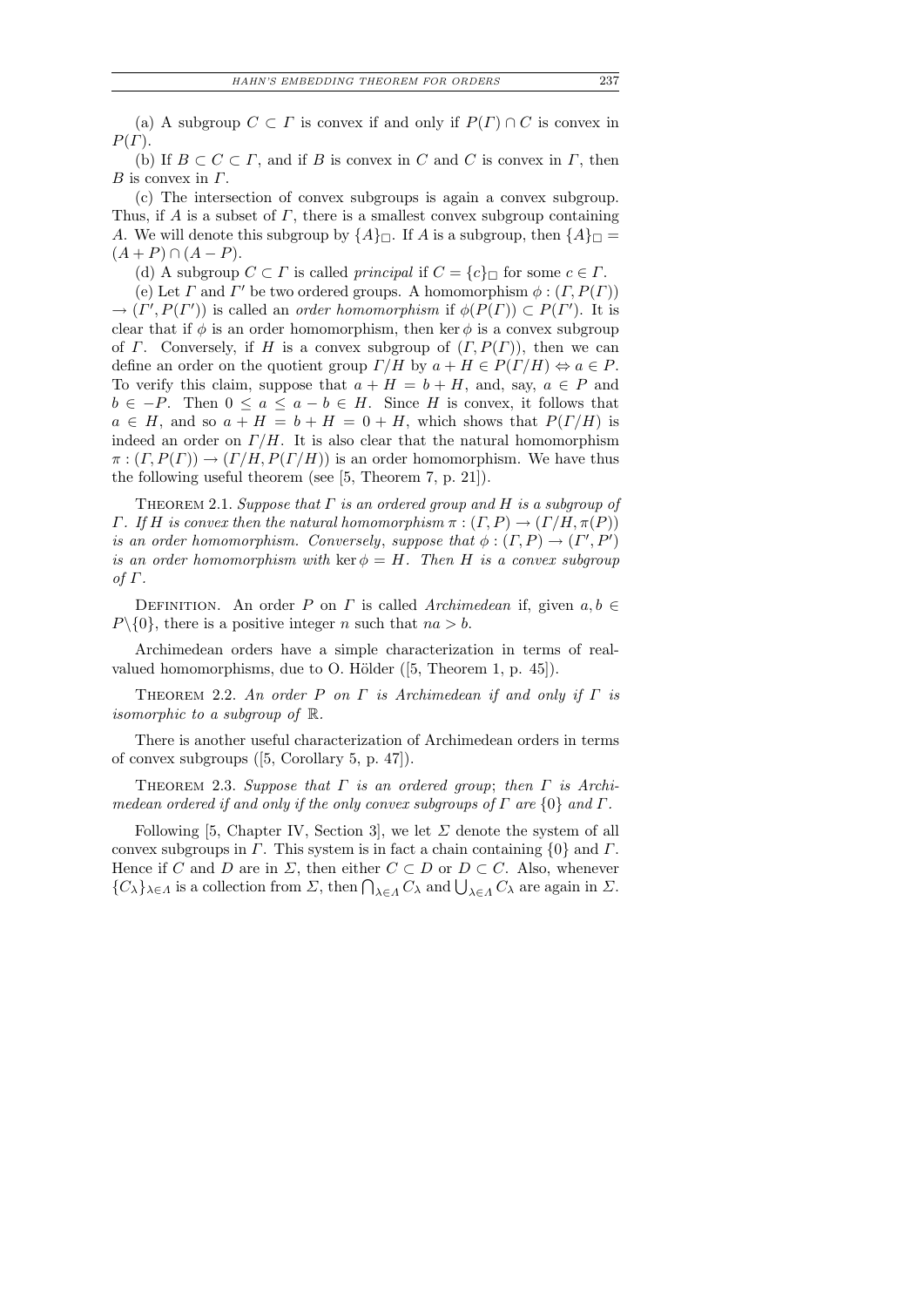By a jump in  $\Sigma$  we mean a pair of subgroups C and D such that  $D \subset C$ ,  $D \neq C$ , and  $\Sigma$  contains no subgroups between C and D. A jump will be denoted by  $D \prec C$ .

It is a fact that a subgroup  $C \in \Sigma$  is the greater member of a jump (i.e.  $D \prec C$ ) if and only if C is a principal convex subgroup. That is,

$$
C = \{a\}_\Box
$$

for some  $a \in \Gamma$  (see p. 54 of [5]).

Let  $\Sigma_0$  denote the system of principal convex subgroups, and let  $\Pi$  be an indexing set for  $\Sigma_0$ . Order  $\Pi$  as follows: for  $\varrho, \pi \in \Pi$ , set  $\pi \leq \varrho$  if and only if  $C_{\rho} \subset C_{\pi}$ . With this order,  $\Pi$  has a maximal element  $\alpha_0$  corresponding to  ${0} \in \Sigma_0$ . Thus  $C_{\alpha_0} = {0}$ . For notational convenience, let  $D_{\alpha_0} = \emptyset$ . Let  $D_{\pi} \prec C_{\pi}$  denote a jump in  $\Sigma$ , with  $\pi < \alpha_0$ . The quotient group  $C_{\pi}/D_{\pi}$  has no nontrivial convex subgroups. By Theorem 2.3,  $C_{\pi}/D_{\pi}$  is Archimedean ordered. Let

$$
\psi_{\pi}: C_{\pi}/D_{\pi} \to \mathbb{R}
$$

denote the order isomorphism mapping  $C_{\pi}/D_{\pi}$  into a subgroup of R, and let

$$
(3) \t\t\t L_{\pi}: C_{\pi} \to \mathbb{R}
$$

denote the composition of  $\psi_{\pi}$  with the natural homomorphism of  $C_{\pi}$  onto  $C_{\pi}/D_{\pi}$ . Then  $L_{\pi}$  is an order homomorphism of  $C_{\pi}$  into  $\mathbb R$  with ker  $L_{\pi} = D_{\pi}$ . Since R is a divisible group, the homomorphism  $L_{\pi}$  can be extended to a homomorphism of the entire group  $\Gamma$  into  $\mathbb R$  (see [10, Theorem A.7, p. 441]). We keep the same notation for this extension. The next theorem summarizes this discussion. It is a basic result of this section and will be used in defining our construction of the conjugate function.

THEOREM 2.4. Let  $\Gamma$  be an infinite discrete (torsion-free) ordered group with order P. Let  $\Sigma$  denote the chain of convex subgroups of  $\Gamma$  and  $\Sigma_0$ the subcollection of principal convex subgroups indexed by the ordered set  $\Pi$ . There is a collection of real-valued homomorphisms  $\{L_\pi : \pi \in \Pi\}$  of  $\Gamma$  into R such that, for every jump  $D_{\pi} \prec C_{\pi}$ , we have

- (i)  $L_{\pi}(D_{\pi}) = \{0\};$  and
- (ii)  $sgn(L_\pi(\chi)) = sgn_P(\chi)$  for all  $\chi \in C_\pi \backslash D_\pi$ .

Observe that, in the notation of the previous theorem, we have

(4) 
$$
\Gamma = \bigcup_{\alpha \in \Pi} C_{\alpha} \backslash D_{\alpha}.
$$

In fact, given  $x \in \Gamma$ , we have  $\{x\}_{\square} = C_{\alpha}$  for some  $\alpha \in \Pi$ . Since  $D_{\alpha}$  is strictly contained in  $C_{\alpha}$ , it follows that x belongs to  $C_{\alpha} \backslash D_{\alpha}$ , which proves (4).

The following example will illustrate many of the results of this section.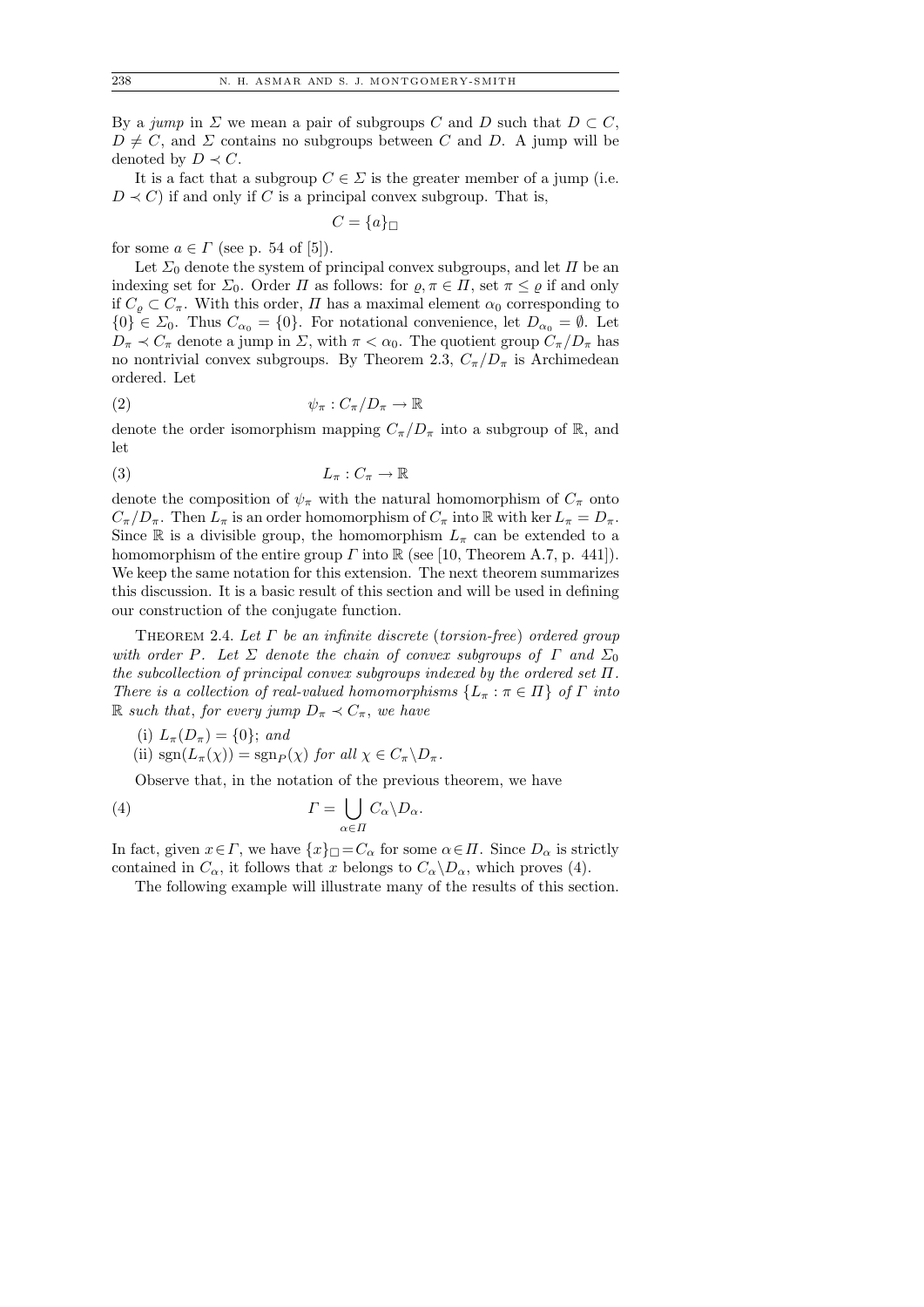EXAMPLE. Suppose that  $(T, <)$  is an ordered set and that  $\gamma$  is a limit ordinal. Let  $\mathbb{Z}^{(T,\gamma)}$  be the group of sequences  $(z_t)_{t\in T}$  such that the set  $\{t:$  $z_t \neq 0$  is reverse well ordered (i.e., every subset has a largest element) with order type less than  $\gamma$ . Define an order as follows: If  $z = (z_t)_{t \in T} \in \mathbb{Z}^{(T,\gamma)}$ and  $t_0 = \max\{t : z_t \neq 0\}$ , then  $z \in P$  if and only if  $z_{t_0} \geq 0$ .

In this example we see that  $\Sigma_0$  is order isomorphic to  $-T$ , that  $C_\alpha =$  $\{(z_t): z_t = 0, \text{ for } t \geq \alpha\}, \text{ that } D_{\alpha} = \{(z_t): z_t = 0, \text{ for } t > \alpha\}, \text{ and that }$  $L_{\alpha}((z_t)) = z_{\alpha}.$ 

We can also construct  $\mathbb{R}^{(T,\gamma)}$  similarly.

3. Orders on locally compact abelian groups. In this section we prove a general version of Theorem 2.4 for measurable orders. The difficulty here is due to the fact that, in general, the chain of convex subgroups in Theorem 2.4 may contain nonmeasurable subgroups, or jumps of the form  $D_{\alpha} \prec C_{\alpha}$  with  $C_{\alpha} \backslash D_{\alpha}$  having measure zero. To overcome these measure theoretic problems, we will find a smallest open principal convex subgroup of  $\Gamma$  which will determine when to stop the chain while still being able to separate with continuous real-valued homomorphisms as in Theorem 2.4. This section is based on the study of orders of Hewitt and Koshi [9]. Indeed, Theorem 3.10 below is a combination of results from [9] and the material from the previous section. Throughout the present section  $\Gamma$  will denote an infinite locally compact torsion-free abelian group. The following basic properties of measurable orders will be needed.

THEOREM 3.1. (a) If  $P$  is a measurable order, then  $P$  has nonvoid interior ([9, Theorem 3.1]). Consequently, if P is a measurable order, then  $-P$ has nonvoid interior.

(b) If  $\Gamma$  is an infinite compact torsion-free group, then every order on  $\Gamma$  is dense and has void interior ([9, Theorem 3.2]). Consequently, every order on a compact infinite group is nonmeasurable.

 $\text{R}$  e m a r k 3.2. Suppose that  $\Gamma$  is a locally compact abelian group, and that  $P$  is a measurable order on  $\Gamma$ . Use the structure theorem for locally compact abelian groups to write  $\Gamma$  as  $\Gamma = \mathbb{R}^a \times \Omega$ , where a is a nonnegative integer and  $\Omega$  contains a compact open subgroup  $\Omega_0$  ([10, Theorem 24.30]). The fact that  $P$  is measurable automatically implies that either  $\Gamma$  is discrete or  $a > 0$ . In fact, if  $a = 0$ , then  $\Gamma = \Omega$  and so  $\Omega_0$  is a compact open subgroup of  $\Gamma$ . The restriction of P to  $\Omega_0$  is a measurable order in  $\Omega_0$ . But since  $\Omega_0$  is compact, it follows from Theorem 3.1(b) that  $\Omega_0 = \{0\}$ , and so  $\Gamma$  is discrete.

Henceforth, to avoid the cases treated in the previous section, we will assume that  $\Gamma = \mathbb{R}^a \times \Omega$  with  $a > 0$ . For use in the sequel, we need the following result due to Hewitt and Koshi [9, Theorem 3.12].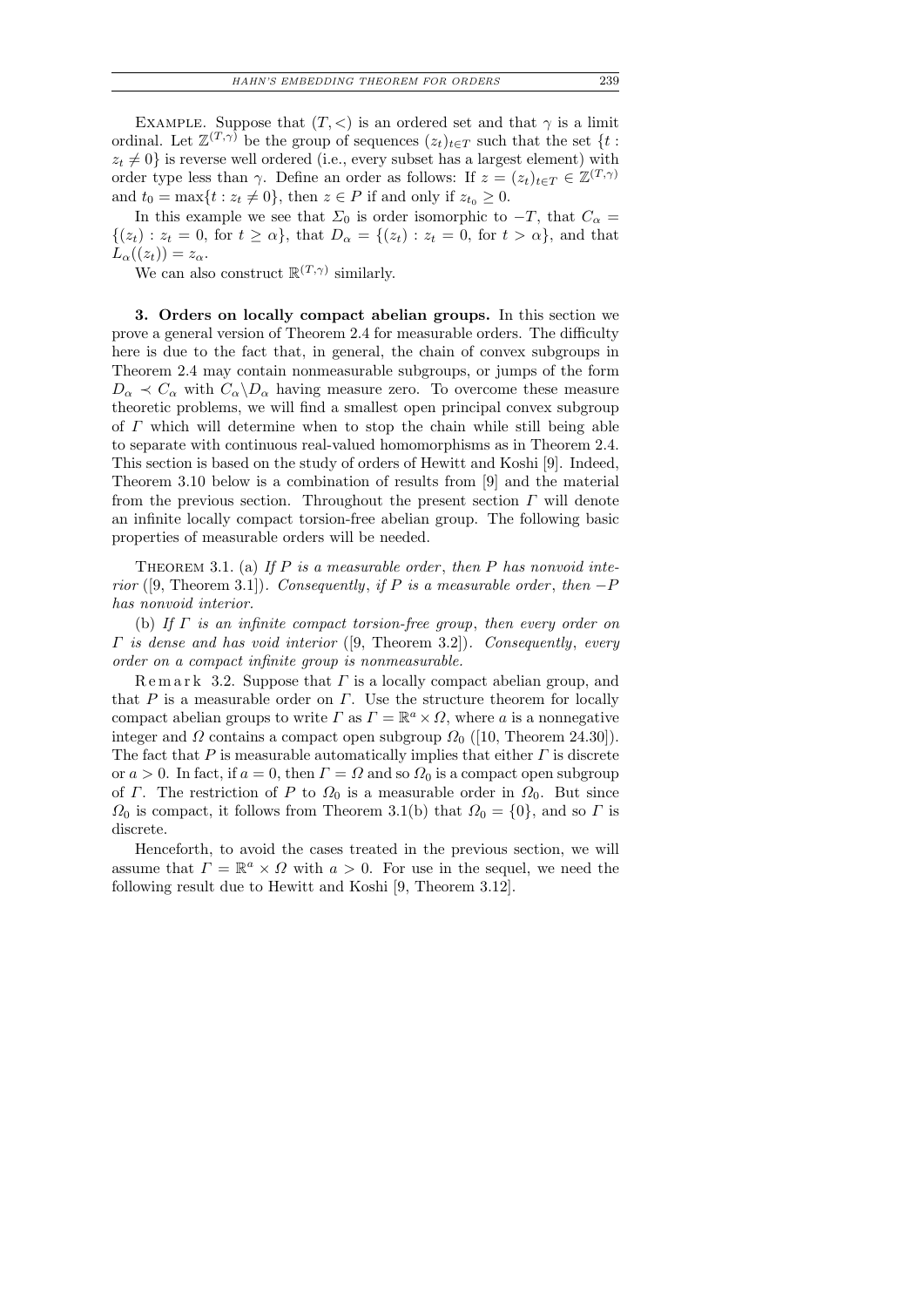THEOREM 3.3. Let P be an order on  $\mathbb{R}^a \times B$ , where  $a > 0$  and B is an infinite torsion-free locally compact abelian group that is the union of its compact open subgroups. Suppose that P has nonempty interior. Then there is a continuous real-valued homomorphism  $L : \mathbb{R}^a \to \mathbb{R}$  such that

(5) 
$$
L^{-1}(]0,\infty[) \times B \subset \text{int}(P) \subset P \subset L^{-1}([0,\infty[) \times B.
$$

The order  $P \cap (L^{-1}(\{0\}) \times B)$  is arbitrary.

R e m a r k 3.4. (a) It follows from Theorems 3.1 and 3.3 that an order P on  $\mathbb{R}^a$  is measurable if and only if it is not dense in  $\mathbb{R}^a$ .

(b) Let P be a measurable order on  $\mathbb{R}^a \times \Omega$ , and let B denote the union of all the compact open subgroups of  $\Omega$ . The restriction of P to  $\mathbb{R}^a \times B$  is a nondense order, and so by Theorem 3.3 there is a continuous real-valued homomorphism  $L: \mathbb{R}^a \to \mathbb{R}$  such that

$$
L^{-1}(]0,\infty]) \times B \subset P.
$$

We can now describe our candidate for a smallest open convex principal subgroup of  $\Gamma$ . Let

(6)  $H = \{y \in \Omega : \mathbb{R}^a \times \{y\} \text{ has nonvoid intersections with } P \text{ and } -P\}.$ 

PROPOSITION 3.5. Let P be a measurable order on  $\mathbb{R}^a \times \Omega$ , and let H be as in (6). Then H is a subgroup of  $\Omega$  that contains all the compact open subgroups of  $\Omega$ ; and  $\mathbb{R}^a \times H$  is an open convex subgroup of  $\Gamma$ .

Proof. The fact that  $H$  contains all the compact open subgroups of  $\Omega$  follows from Theorem 3.3. Also, the fact that H is a subgroup is easily verified. Since  $\mathbb{R}^a \times H$  is a subgroup with nonvoid interior it follows immediately that the subgroup is open. To establish the convexity of  $\mathbb{R}^a \times H$ , suppose that

$$
0 < (t, y) < (t', y')
$$

with  $y' \in H$ ,  $t, t' \in \mathbb{R}^a$ . To show that  $(t, y) \in \mathbb{R}^a \times H$ , it is enough to find  $x \in \mathbb{R}^a$  with  $(x, y) \in -P$ . Since  $y' \in H$ , we can find  $x \in \mathbb{R}^a$  such that  $(x, y') \in -P$ . Hence  $(t - t', y - y') + (x, y') \in -P$ , or,  $(t - t' + x, y) \in -P$ .

LEMMA 3.6. Let P be a measurable order in  $\Gamma$  and let H be as in (6). For  $y \in H$ , let  $A_y = (\mathbb{R}^a \times \{y\}) \cap P$  and  $B_y = (\mathbb{R}^a \times \{y\}) \cap -P$ . Then  $A_y$ and  $B_y$  are nondense in  $\mathbb{R}^a \times \{y\}$ .

P r o o f. It is enough to deal with the set  $A_y$  with  $y \neq 0$ . Assume that  $(\mathbb{R}^a \times \{y\}) \cap P$  is dense in  $\mathbb{R}^a \times \{y\}$ . Let  $(s, y)$  be any element of  $\mathbb{R}^a \times \{y\}$ , and let  $(s_0, y) \in (\mathbb{R}^a \times \{y\}) \cap P$  be such that  $L(s_0) > L(s)$ . We have  $L(s_0 - s) > 0$ , and so from Remark 3.5(b) we see that  $(s_0 - s, 0) \in P$ . Hence  $(s_0, y) + (s - s_0, 0) = (s, y) \in P$ , implying that  $\mathbb{R}^a \times \{y\} \subset P$ , which contradicts the fact that  $y \in H$ . Thus  $P \cap (\mathbb{R}^a \times \{y\})$  is nondense in  $\mathbb{R}^a \times \{y\}$ .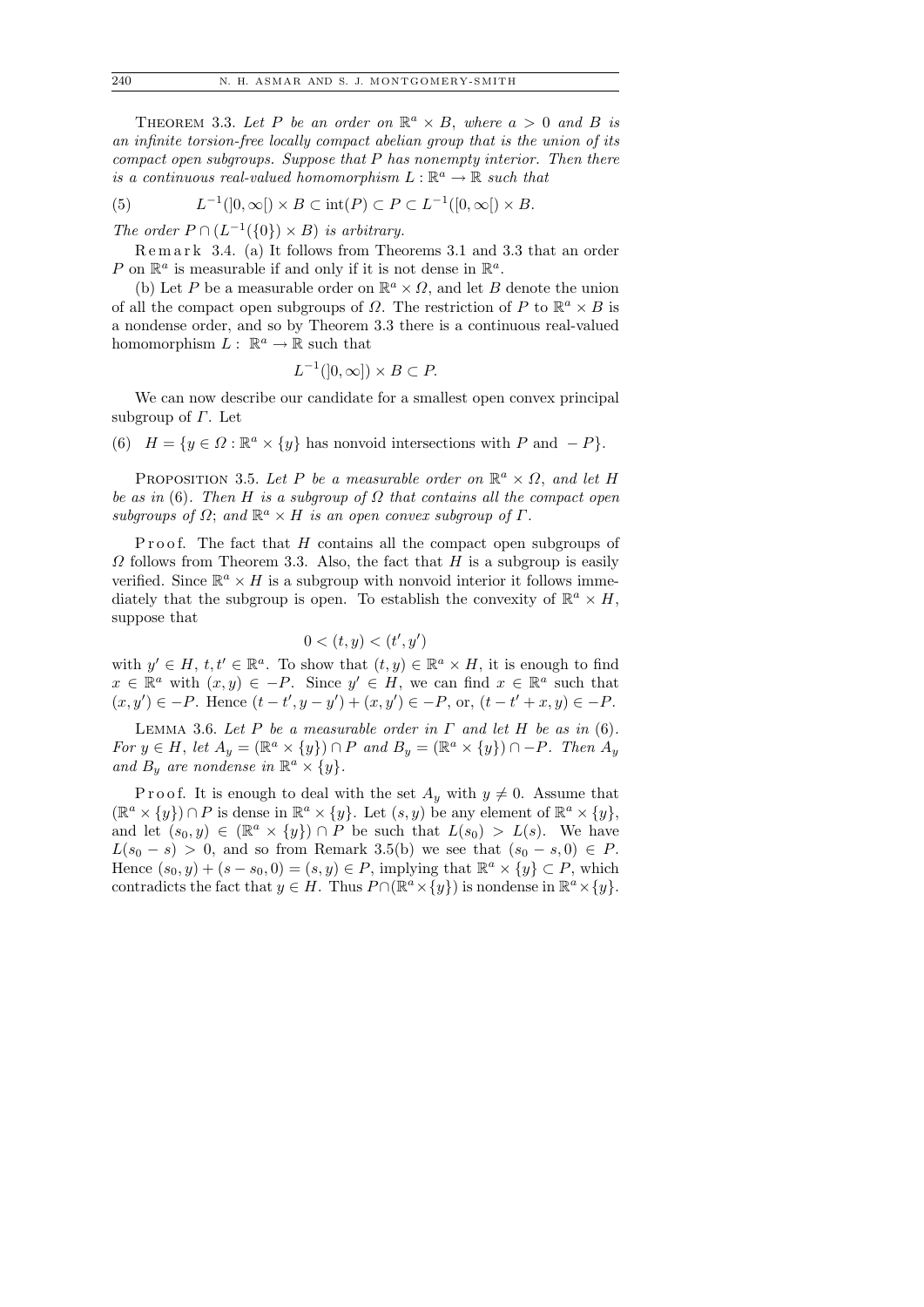We can now prove a special separation theorem for orders (compare with [9, Theorem 3.7]).

THEOREM 3.7. Let P be a measurable order on  $\Gamma$ , let H be as in (6), and let L be as in Remarks 3.4(b). For every  $y \in H$ , there is a real number  $\alpha(y)$  such that

(i)  $L^{-1}(-\infty, \alpha(y)[)\times \{y\} \subset -P$ ,

(ii)  $L^{-1}(\alpha(y), \infty) \times \{y\} \subset P$ .

Moreover, the mapping  $y \mapsto \alpha(y)$  is a continuous real-valued homomorphism from H.

P r o o f. We will write the elements of  $\Gamma = \mathbb{R}^a \times \Omega$  as  $(x, y)$ , where  $x \in \mathbb{R}^a$ , and  $y \in \Omega$ . Suppose that  $(x_1, y) \in P$  and  $L(x_2) > L(x_1)$ . Then  $L(x_2 - x_1) > 0$ , and so from Remark 3.4(b) we have  $(x_2 - x_1, 0) \in P \setminus \{0\}$ , and consequently,  $(x_2, y) \in P \setminus \{0\}$ . Similarly, if  $(x_1, y) \in -P$ , and  $L(x_2)$  $L(x_1)$ , then  $(x_2, y) \in (-P) \setminus \{0\}$ . From these observations and the definition of H, we see that the following holds for every  $y \in H$ :

(7) 
$$
-\infty < \sup\{L(x) : x \in \mathbb{R}^a, (x, y) \in (-P)\}
$$

$$
= \inf\{L(x) : x \in \mathbb{R}^a, (x, y) \in P\} < \infty.
$$

For  $y \in H$ , let  $\alpha(y)$  be defined by either the inf or the sup in (7). That  $\alpha$ is a continuous homomorphism follows exactly as in the proof of [9, Theorem 3.7]. We omit the details.

We restate Theorem 3.7 using separating homomorphisms that reflect the order on  $\mathbb{R}^a \times H$ .

THEOREM 3.8. Let P be a measurable order on  $\Gamma$ , and let H, L, and  $\alpha$ be as in Theorem 3.7. Define the homomorphism  $\tau$  on  $\mathbb{R}^a \times H$  by

$$
\tau(x, y) = L(x) - \alpha(y).
$$

Then

- (i)  $\tau$  is continuous on  $\mathbb{R}^a \times H$ .
- (ii)  $\tau^{-1}(-\infty,0[) \subset (-P)$ .
- (iii)  $\tau^{-1}(]0,\infty[) \subset P$ .

(iv) The kernel of  $\tau$  is locally null (i.e., if K is any compact subset of  $\tau^{-1}(\{0\}),\$  then  $\mu(\Kappa) = 0$ ).

P r o o f. Assertions (i)–(iii) follow from the definitions of the homomorphisms  $\tau$  and  $\alpha$ . Now suppose that K is a compact subset of  $\tau^{-1}(\{0\})$  and  $\mu_{\Gamma}(K) > 0$ , where  $\mu_{\Gamma}$  is a Haar measure on  $\Gamma$ . Then  $K - K$  contains an open neighborhood of the identity in  $\Gamma$ , and hence  $\tau^{-1}(\{0\})$  is an open subgroup of  $\Gamma$ , which implies that  $\mathbb{R}^a \times \{0\} \subset \tau^{-1}(\{0\})$ . This is plainly a contradiction, and so (iv) holds.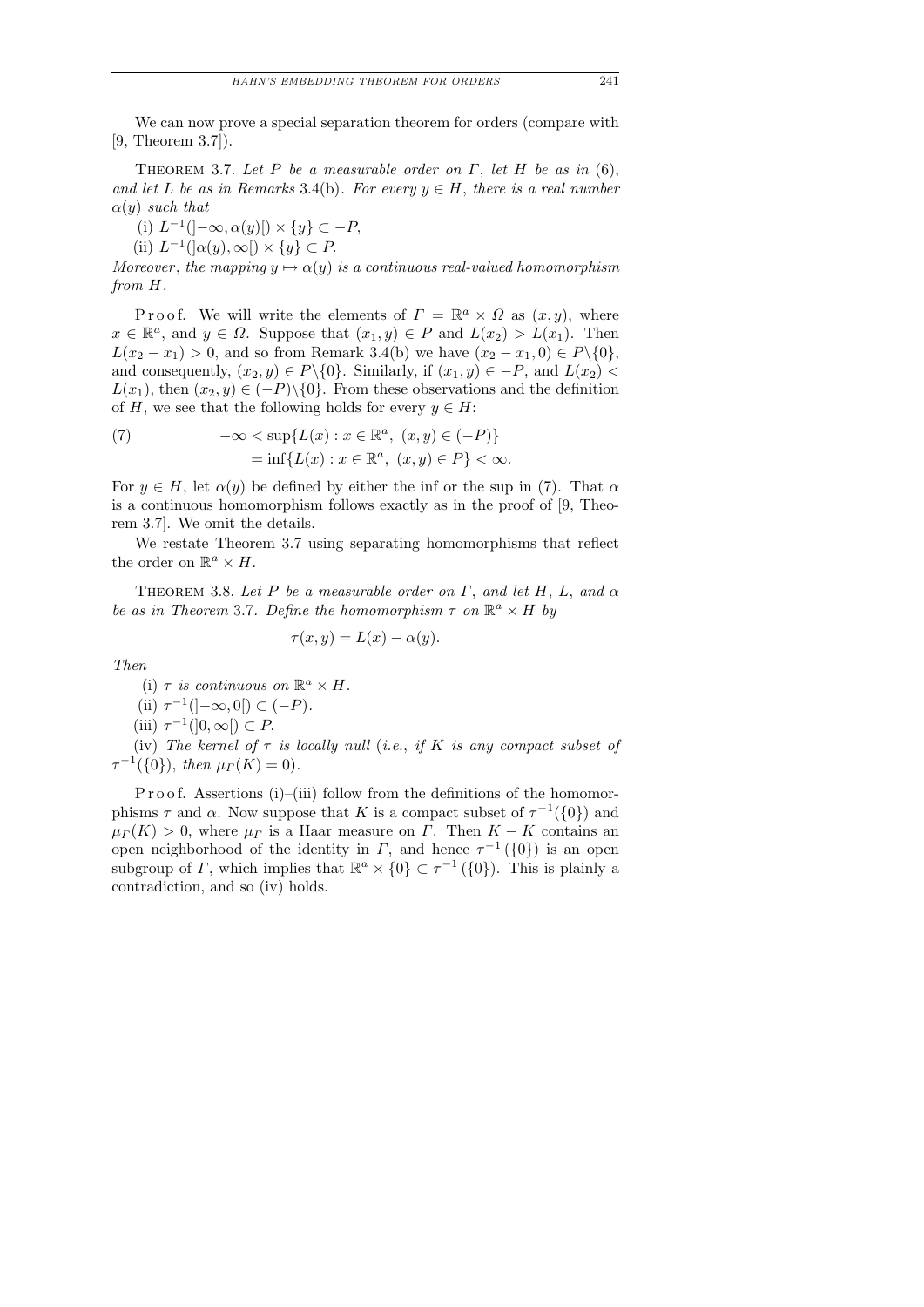THEOREM 3.9. Let H be as in (6). Then  $\mathbb{R}^a \times H$  is a principal convex open subgroup of  $Γ$ .

P r o o f. Because of Proposition 3.5, all we need to show is that  $\mathbb{R}^a \times H$ is a principal subgroup. For this purpose, let z be any element in  $\mathbb{R}^a \times H$ such that  $\tau(z) > 0$ . We claim that  $\mathbb{R}^a \times H = \{z\}_{\square}$ . Since by definition  $\{z\}$  is the smallest convex subgroup containing z, and since  $\mathbb{R}^a \times H$  is convex, it is enough to show that  $\{z\}_{\square} \supset \mathbb{R}^a \times H$ . Let x be any element of  $P \cap (\mathbb{R}^a \times H)$ . From Theorem 3.8,  $\tau(x) \geq 0$ . Choose a positive integer n such that  $\tau(nz) > \tau(x) \geq 0$ . Again from Theorem 3.8 we see that  $0 \leq x \leq nz$ , and since  $\{z\}$  is convex, it follows that  $x \in \{z\}$ . Hence  $\{z\}$   $\supset P \cap (\mathbb{R}^a \times H)$ , and consequently  $\{z\}_{\square} \supset \mathbb{R}^a \times H$ .

We are now ready to state the main result of this section. We write the group  $\Gamma$  as  $\mathbb{R}^a \times \Omega$ , where  $a > 0$ . Let  $\Sigma(H)$  denote the chain of convex subgroups of  $\Gamma$  containing  $\mathbb{R}^a \times H$ , and let  $\Sigma_0(H)$  denote the chain of principal convex subgroups containing  $\mathbb{R}^a \times H$ . Let  $\Pi(H)$  be an indexing set for  $\Sigma_0(H)$ . Order  $\Pi(H)$  as we did in the discrete case: for  $\rho, \pi \in \Pi(H)$ , set  $\pi \leq \varrho$  if and only if  $C_{\varrho} \subset C_{\pi}$ . With this order,  $\Pi(H)$  has a maximal element  $\alpha_0$  corresponding to  $\mathbb{R}^a \times H \in \Sigma_0(H)$ . Hence  $C_{\alpha_0} = \mathbb{R}^a \times H$ . As in the discrete case, we denote a jump in  $\Sigma(H)$  by  $D_{\pi} \prec C_{\pi}$ , where  $C_{\pi}$  is a principal convex subgroup of  $\Gamma$  containing  $\mathbb{R}^{a} \times H$ . Note that for  $C_{\alpha_0} = \mathbb{R}^a \times H$  the jump occurs with an element outside of  $\Sigma_0(H)$ . We set, by definition,  $D_{\alpha_0} = \ker \tau$ , where  $\tau$  is the homomorphism of Theorem 3.8. Hence  $D_{\alpha_0}$  is locally null by Theorem 3.8. Note that

(8) 
$$
\Gamma = D_{\alpha_0} \cup \bigcup_{\alpha \in \Pi(H)} C_{\alpha} \backslash D_{\alpha}.
$$

With the exception of  $D_{\alpha_0}$ , each set on the right side of (8) is open.

THEOREM 3.10. With the above notation, for every  $\alpha \in \Pi(H)$ ,  $\alpha \neq \alpha_0$ , there is a continuous real-valued homomorphism  $L_{\alpha}$  on  $\Gamma$  such that

(i)  $L_{\alpha} (D_{\alpha}) = \{0\};$ (ii)  $\text{sgn}_P(\chi) = \text{sgn}(L_\alpha(\chi))$  for all  $\chi \in C_\alpha \backslash D_\alpha$ .

When  $\alpha = \alpha_0$ , there is a real-valued homomorphism  $L_{\alpha_0}$  on  $\Gamma$  such that

(iii)  $L_{\alpha_0}(D_{\alpha_0}) = \{0\};$ 

(iv)  $sgn_P(\chi) = sgn(L_{\alpha_0}(\chi))$  for all  $\chi \in C_{\alpha_0} \backslash D_{\alpha_0}$ .

(Since  $D_{\alpha_0}$  is locally null, (iv) holds for locally almost all  $\chi \in C_{\alpha_0}$ .)

P r o o f. We treat first the case  $\alpha = \alpha_0$ . Consider the homomorphism  $\tau$ provided by Theorem 3.8. Since  $\tau$  maps into R and R is a divisible group,  $\tau$  can be extended to a homomorphism on all of  $\Gamma$  ([10, Theorem A.7]). We denote the extended homomorphism by  $L_{\alpha_0}$ . By the properties of  $\tau$  from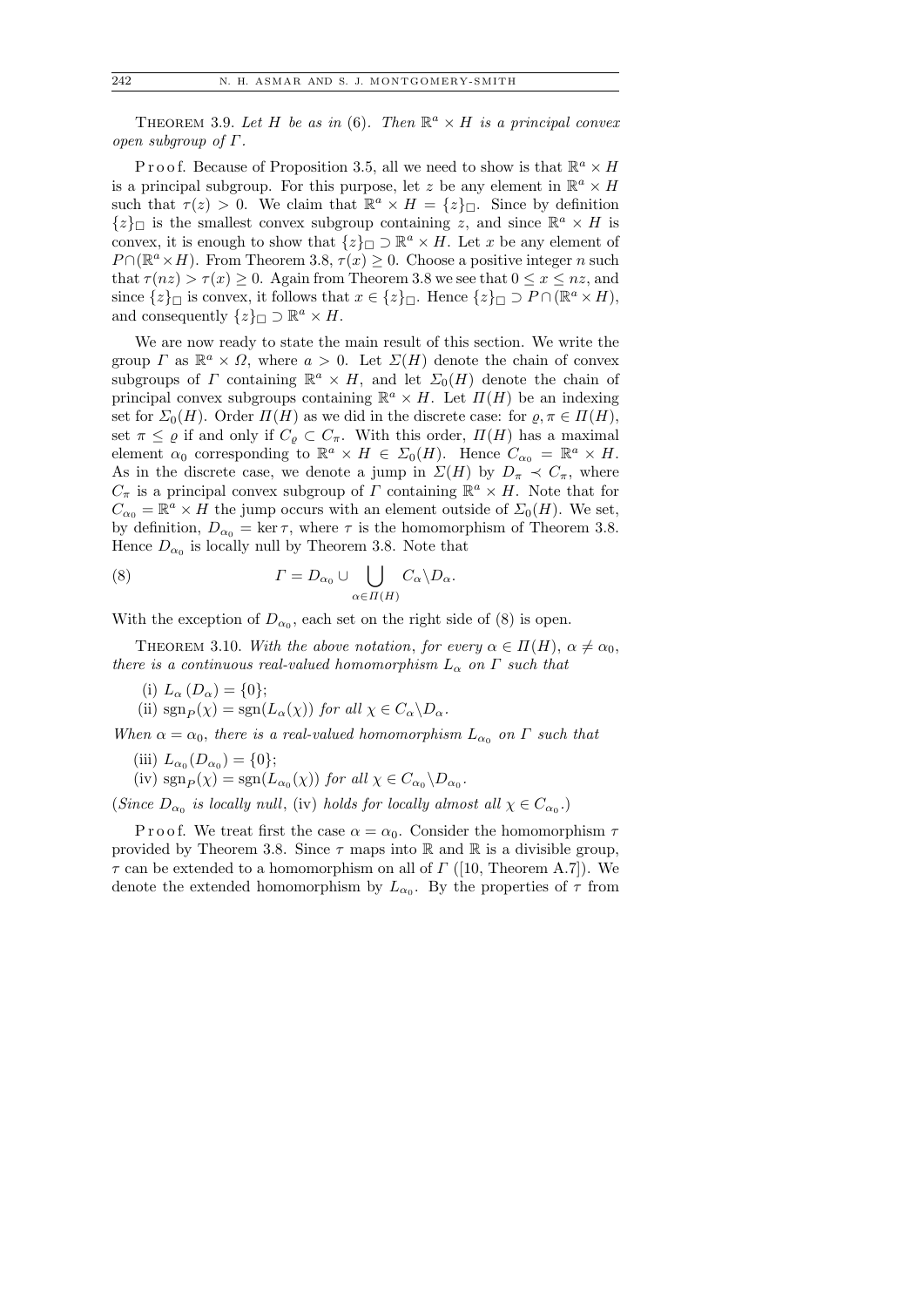Theorem 3.8, it is clear that (iii) and (iv) hold. Now since  $L_{\alpha_0}$  is continuous on an open subgroup of  $\Gamma$ , it follows by linearity that  $L_{\alpha_0}$  is continuous on all of  $\Gamma$ . This proves the theorem in this case.

We now treat the remaining cases. Since  $\mathbb{R}^a \times H$  is convex and open, the group  $\Gamma/(\mathbb{R}^a \times H)$  is discrete and can be ordered as in Theorem 2.1. Let  $\Phi$ denote the natural homomorphism of  $\Gamma$  onto  $\Gamma/(\mathbb{R}^a \times H)$ . It is easy to see that C is a convex subgroup of  $\Gamma$  if and only if  $\Phi(C)$  is a convex subgroup of  $\Gamma/(\mathbb{R}^a \times H)$ . Consequently, if  $D_{\alpha} \prec C_{\alpha}$  is a jump in  $\Gamma$ , with  $\alpha \neq \alpha_0$ , then  $\Phi(D_\alpha) \prec \Phi(C_\alpha)$  is a jump in  $\Gamma/(\mathbb{R}^a \times H)$ . The theorem follows now by composing  $\Phi$  with the homomorphisms provided by Theorem 2.4 for the discrete ordered group  $\Gamma/(\mathbb{R}^a \times H)$ .

With Theorem 3.10 in hand we can give a simple proof of a separation theorem for measurable orders [1, Theorem 5.14]. The statement here slightly improves on [1].

THEOREM 3.11. Let  $P$  be a measurable order on  $\Gamma$  and let  $K$  be an arbitrary compact subset of Γ. Let  $N = \emptyset$  if Γ is discrete and  $N = D_{\alpha_0}$ if  $\Gamma$  is not discrete, where  $D_{\alpha_0}$  is as in Theorem 3.10. Then there is a continuous real-valued homomorphism  $\psi$  of  $\Gamma$  such that

$$
sgn_P(\chi) = sgn(\psi(\chi))
$$

for all  $\chi \in K \backslash D_{\alpha_0}$ .

Proof. We treat the descrete case first. Without loss of generality, we may assume that K is a finite subset of  $\Gamma$  not containing 0. We appeal to Theorem 2.4 and use its notation. Let

$$
D_{\alpha_1} \subset C_{\alpha_1} \subset D_{\alpha_2} \subset C_{\alpha_2} \subset \ldots \subset D_{\alpha_n} \subset C_{\alpha_n}
$$

be a finite collection in  $\Sigma$  such that  $K \cap (C_{\alpha_j} \backslash D_{\alpha_j}) \neq \emptyset$  for all  $j = 1, \ldots, n$ , and

$$
K \subset \bigcup_{j=1}^n C_{\alpha_j} \backslash D_{\alpha_j},
$$

and let  $L_{\alpha_i}$  be the real-valued homomorphism of  $\Gamma$  corresponding to  $\alpha_j$ . We have, from Theorem 2.4,

$$
(9) \t\t\t L_{\alpha_j}(D_{\alpha_j}) = \{0\},\
$$

(10) 
$$
L_{\alpha_j}(K \cap P \cap (C_{\alpha_j} \backslash D_{\alpha_j})) \subset ]0, \infty[,
$$

(11) 
$$
L_{\alpha_j}(K \cap -P \cap (C_{\alpha_j} \backslash D_{\alpha_j})) \subset ]-\infty,0[.
$$

We construct the homomorphism  $\psi$  as a linear combination

$$
\psi = \sum_{j=1}^{n} a_j L_{\alpha_j},
$$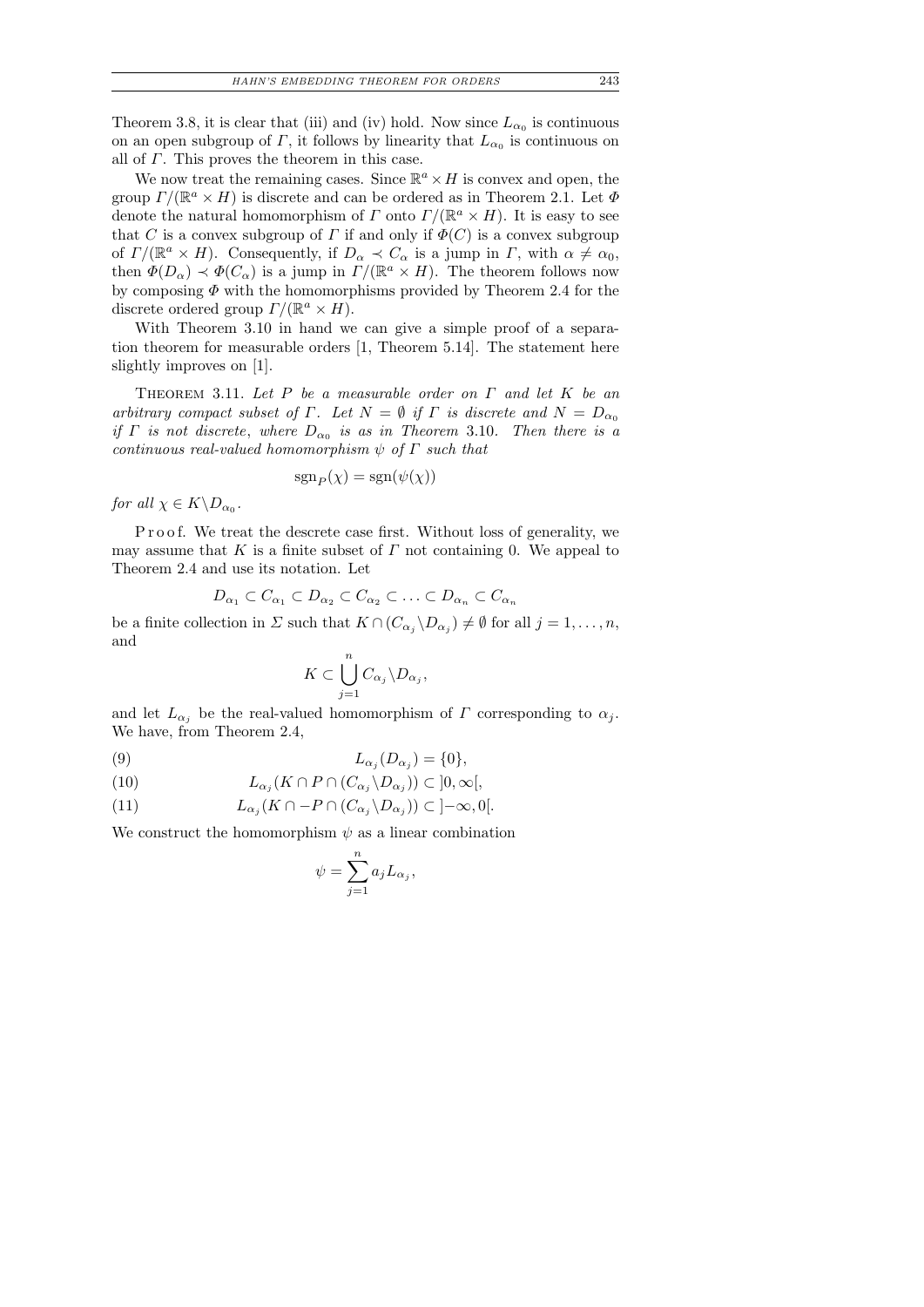where the coefficients  $a_j$  are defined inductively as follows. Set  $a_1 = 1$ . If  $a_j$  is defined for  $j = 1, \ldots, k - 1$ , let

$$
A_k = \max_{x \in K} \sum_{j=1}^{k-1} |a_j L_{\alpha_j}(x)|, \quad B_k = \min_{x \in K \cap (C_{\alpha_k} \setminus D_{\alpha_k})} |L_{\alpha_k}(x)|.
$$

Note that  $B_k$  is positive. Choose  $a_k$  so that  $a_k B_k > A_k$ . Using (9)–(11), it is straightforward to check that the homomorphism  $\psi$  has the desired property.

To treat the general case, we appeal to Theorem 3.10, and borrow its notation. Let  $\Phi$  denote the quotient homomorphism of  $\Gamma$  onto the discrete group  $\Gamma/(\mathbb{R}^a \times H)$  (recall that  $\mathbb{R}^a \times H$  is open). Since K is compact,  $\Phi(K)$ is a finite subset of  $\Gamma/(\mathbb{R}^a \times H)$ . Order  $\Gamma/(\mathbb{R}^a \times H)$  as in Theorem 2.1. By the case we just treated, we can find a homomorphism  $\psi^*$  of  $\Gamma/(\mathbb{R}^a \times H)$ separating the set  $\Phi(K)$ . It is clear that the homomorphism  $\psi^* \circ \Phi$  separates the set  $K\setminus(\mathbb{R}^a\times H)$ . If  $K\cap((\mathbb{R}^a\times H)\setminus D_{\alpha_0})=\emptyset$  then we are done. If not, consider the homomorphism

$$
\psi=L_{\alpha_0}+\frac{a}{b}\psi^*\circ\varPhi,
$$

where  $a = \max_{x \in K} |L_{\alpha_0}(x)|$  and  $b = \min_{x \in K \setminus \mathbb{R}^a \times H} |\psi^* \circ \Phi(x)|$ . A simple argument that we omit shows that  $\psi$  has the desired property.

4. The conjugate function and its basic properties. In this section, we use the structure of orders that we derived earlier to define the conjugate series of a function in  $L^p(G)$ ,  $1 \leq p < \infty$ . For use in the following section, we also recall some basic properties of the conjugate function operator, such as generalized versions of M. Riesz's and Kolmogorov's Theorems.

Let  $\Gamma$  denote a locally compact abelian group containing a measurable order  $P$ , and let G denote the dual group of  $\Gamma$ . Recall that the conjugate function operator  $f \mapsto f$  is defined on  $L^2(G)$  by the multiplier relation (1). It is convenient to write  $\mathcal{H}_P(f)$  as an alternative notation for the conjugate function. We appeal to Theorems 2.4 and 3.10 and write the group  $\Gamma$  as a disjoint union of open sets

(12) 
$$
\Gamma = C_{\alpha_0} \cup \bigcup_{\alpha \neq \alpha_0} C_{\alpha} \backslash D_{\alpha}.
$$

For each  $\alpha \neq \alpha_0$ , let  $L_\alpha$  denote the continuous homomorphism from  $\Gamma$  into R such that

(12) 
$$
\text{sgn}(L_{\alpha}(\chi)) = \text{sgn}_P(\chi)
$$

for all  $\chi \in C_\alpha \backslash D_\alpha$ , and let  $L_{\alpha_0}$  denote the continuous homomorphism from  $\Gamma$  into  $\mathbb R$  such that

(14) 
$$
\operatorname{sgn}(L_{\alpha_0}(\chi)) = \operatorname{sgn}_P(\chi)
$$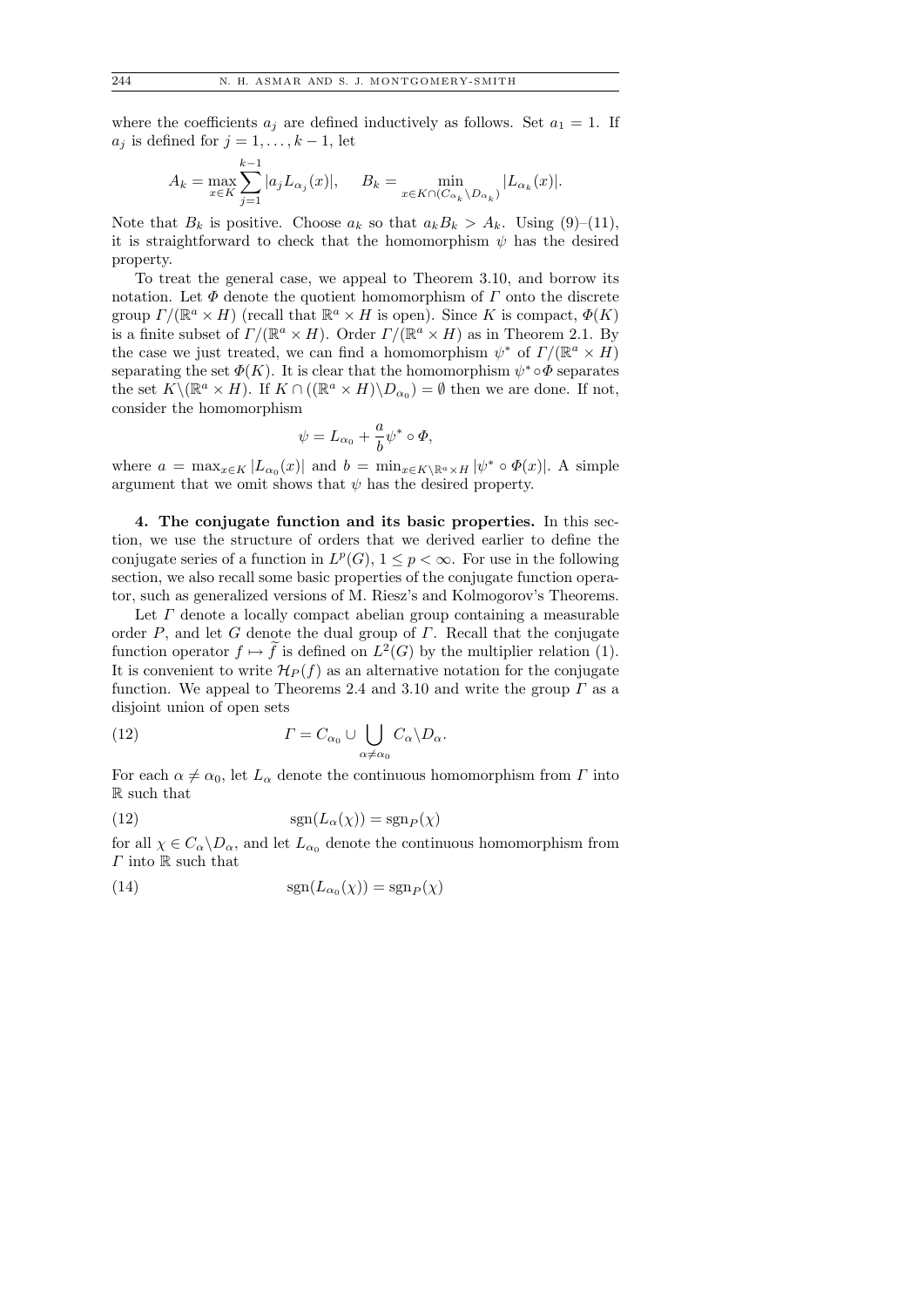for locally almost all  $\chi \in C_{\alpha_0}$ . To simplify notation, let us write  $\Pi$  for the indexing set in both cases of Theorems 2.4 and 3.10. For each  $\alpha \in \Pi$ , the subgroup  $C_{\alpha}$  is open, and similarly,  $D_{\alpha}$  is open for  $\alpha \neq \alpha_0$ . Hence the annihilators in G,  $A(G, C_{\alpha})$  and  $A(G, D_{\alpha})$ , are compact. Let  $\mu_{\alpha}$ , respectively  $\nu_{\alpha}$ , denote the normalized Haar measure on  $A(G, C_{\alpha})$ , respectively  $A(G, D_{\alpha})$ . We have

(15) 
$$
\widehat{\mu}_{\alpha} = 1_{C_{\alpha}} \text{ and } \widehat{\nu}_{\alpha} = 1_{D_{\alpha}}
$$

where, if A is a set,  $1_A$  is the indicator of A. For  $f \in L^p(G)$ ,  $1 \leq p < \infty$ , we have

,

$$
||f * \mu_{\alpha}||_p \le ||f||_p
$$
 and  $||f * \nu_{\alpha}||_p \le ||f||_p$ 

([10, Theorem 20.12]). For  $\alpha \neq \alpha_0$ , we let

$$
d_{\alpha}f = f * \mu_{\alpha} - f * \nu_{\alpha} \quad \text{and} \quad d_{\alpha_0}f = f * \mu_{\alpha_0}.
$$

It is clear that if  $f \in L^2(G)$ , then the support of  $\widehat{f}$  is  $\sigma$ -compact. Hence it has nonvoid intersection with only countably many of the sets appearing on the right side of (12). It follows from (15) that, except for countably many  $\alpha$ 's,  $d_{\alpha} f$  is zero almost everywhere. By approximating with functions in  $L^2(G)$ , we see that the same is true for any  $f \in L^p(G)$ ,  $1 \leq p < \infty$ . As a convention, when  $d_{\alpha} f = 0$  a.e., we take it to be identically 0. With this convention, the formal difference series

$$
(16)\qquad \qquad \sum_{\alpha\in\Pi}d_{\alpha}f
$$

has only countably many nonzero terms. The conjugate function will be defined by a series conjugate to (16). Central to our construction is the ergodic Hilbert transform, which we introduce next. This transform has been systematically studied by Cotlar  $[4]$ , Calderón  $[2]$ , and Coifman and Weiss [3].

Let  $L_{\alpha}$  be as in (14) or (13), and let  $\phi_{\alpha}$  denote its adjoint homomorphism. Thus  $\phi_{\alpha}$  is a continuous homomorphism mapping R into G and satisfying

(17) 
$$
\chi \circ \phi_{\alpha}(r) = L_{\alpha}(\chi)(r)
$$

for all  $r \in \mathbb{R}$  and all  $\chi \in \Gamma$  ([10, Section 24]). The truncated Hilbert transform in the direction of  $L_{\alpha}$  is the operator defined on  $L^p(G)$ ,  $1 \leq p < \infty$ , by

(18) 
$$
H_{L_{\alpha},n}f(x) = \frac{1}{\pi} \int_{1/n \leq |t| \leq n} f(x - \phi_{\alpha}(t)) \frac{1}{t} dt.
$$

The (ergodic) Hilbert transform in the direction of  $L_{\alpha}$  is the operator defined on  $L^p(G)$ ,  $1 \leq p < \infty$ , by

(19) 
$$
H_{L_{\alpha}}f(x) = \lim_{n \to \infty} H_{L_{\alpha},n}f(x).
$$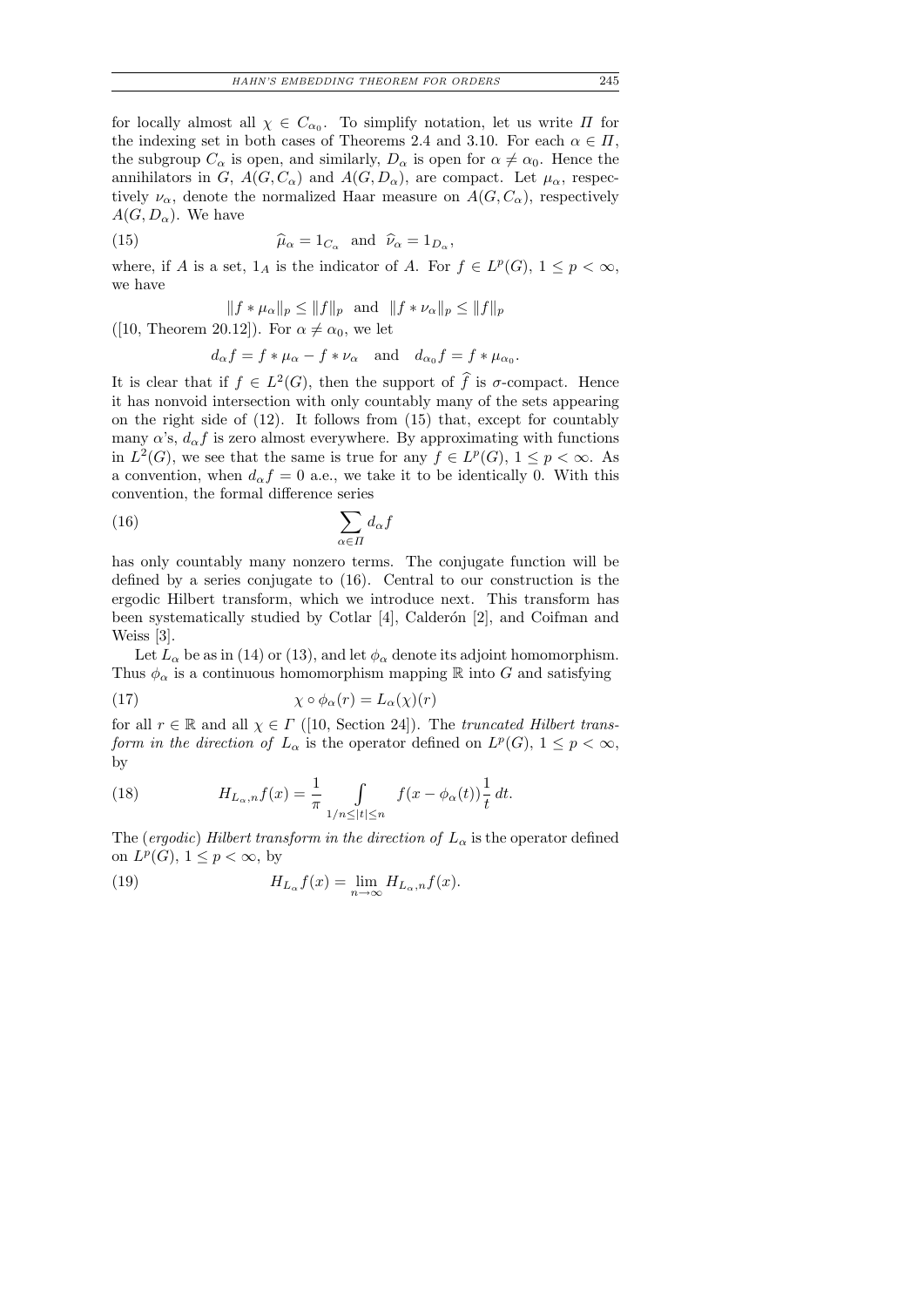The fact that this limit exits  $\mu$ -a.e. on G follows from [4] (see also [2] or [3]). In fact, several other properties of this transform follow from those of the Hilbert transform on  $\mathbb R$  and the transference methods of [2] and [3]. For ease of reference, we state some properties that are needed in the sequel. Let L denote an arbitrary continuous nonzero homomorphism from  $\Gamma$  into  $\mathbb{R}$ , and let  $\phi$  denote its adjoint homomorphism. The operator  $H_{L,n}$  is defined as in (18).

THEOREM 4.1. Let  $f \in L^p(G)$ , where  $1 \leq p < \infty$ .

(i) The limit

$$
H_L f(x) = \lim_{n \to \infty} H_{L,n} f(x)
$$

exists  $\mu$ -a.e.

(ii) If  $1 < p < \infty$ , then the limit converges in  $L^p(G)$ , and

$$
||H_Lf||_p \le A_p ||f||_p,
$$

where  $A_p$  is the bound of the Hilbert transform operator on  $L^p(\mathbb{R})$ . (iii) For  $f \in L^1(G)$ , we have

$$
\mu(\{x \in G : |H_L f(x)| > y\}) \le \frac{A}{y} ||f||_1
$$

for all  $y > 0$ , where A is the weak type  $(1, 1)$  norm of the Hilbert transform on  $L^1(\mathbb{R})$ .

(iv) For  $f \in L^2(G)$ , we have

$$
\widehat{H_L f}(\chi) = -i \operatorname{sgn}(L(\chi)) \widehat{f}(\chi)
$$

for almost all  $\chi \in \Gamma$ .

The usefulness of this theorem is due in great part to the fact that all the estimates are independent of  $L$  or  $G$ . Property (iv) justifies using the terminology "the Hilbert transform in the direction of  $L^{\prime\prime}$  and shows a clear connection between the ergodic Hilbert transform and the conjugate function on groups. The proof of (iv) is straightforward, using (ii) and (17) (see [1, Theorem 6.7]). For use in the sequel, we recall the generalizations of M. Riesz's Theorem and Kolmogorov's Theorem from [1]. (These results are due to Helson  $[7]$  and  $[8]$  when G is compact.) Also, having all the necessary ingredients to prove these results, we will sketch short proofs to make the paper more self contained and to illustrate the use of the separation theorems.

THEOREM 4.2. Let  $G$  be a locally compact abelian group with dual group  $\Gamma$ , and let P denote an arbitrary measurable order on  $\Gamma$ . For all  $f \in L^p(G)$ ,  $1 < p < \infty$ , we have

$$
\|\mathcal{H}_Pf\|_p\leq A_p\|f\|_p,
$$

where  $A_p$  is the norm of the Hilbert transform on  $L^p(\mathbb{R})$ .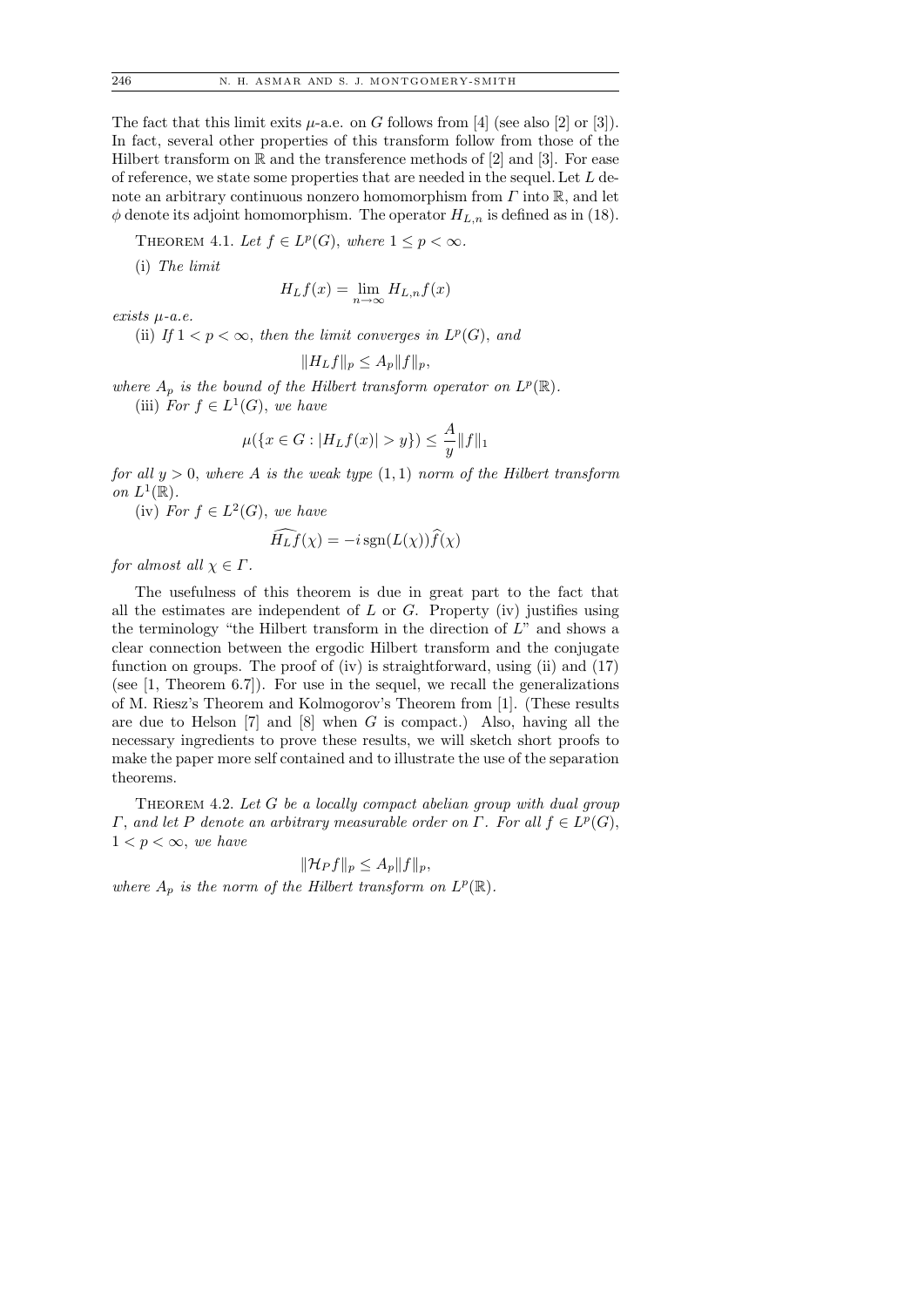THEOREM 4.3. Let  $G$  be a locally compact abelian group with dual group  $\Gamma$ , and let P denote an arbitrary measurable order on  $\Gamma$ . For all  $f \in L^2 \cap$  $L^1(G)$  and all  $y > 0$ , we have

$$
\mu({x \in G : |\mathcal{H}_Pf(x)| > y}) \le \frac{A}{y} ||f||_1,
$$

where A is the weak type  $(1,1)$  norm of the Hilbert transform on  $L^1(\mathbb{R})$ .

Both theorems are proved in a similar way. It is enough to consider  $f \in L^2(G)$  with compactly supported Fourier transform. Let  $K \subset \Gamma$  denote the compact support of  $f$ . Apply Theorem 3.11 to obtain a real-valued homomorphism  $L$  of  $\Gamma$  such that

$$
sgn_P(\chi) = sgn(L(\chi))
$$

for almost all  $\chi \in K$ . Thus, from Theorem 4.1(iv) and the fact that f is supported in  $K$ , it follows from the uniqueness of the Fourier transform that

$$
\mathcal{H}_P f = H_L f
$$

a.e. on G. The inequalities in Theorems 4.2 and 4.3 follow now from the corresponding ones for  $H_L$  in Theorem 4.1.

Because of Theorem 4.3, the operator  $\mathcal{H}_P$  extends from  $L^2 \cap L^1(G)$  to an operator on  $L^1(G)$  satisfying the same weak type  $(1,1)$  estimate. We keep the same notation for the extended operator.

The next theorem is our first step toward building the conjugate function. We continue with the notation leading to (16).

## THEOREM 4.4. Let  $f \in L^p(G)$ , where  $1 \leq p < \infty$ , and let  $\alpha \in \Pi$ . Then

(i)  $\mathcal{H}_P(d_\alpha f) = H_{L_\alpha}(d_\alpha f) \mu$ -a.e.

If  $f \in L^2 \cap L^p(G)$ , then we also have

(ii)  $\mathcal{H}_P(d_\alpha f) = d_\alpha(\mathcal{H}_P f)$  and  $H_{L_\alpha}(d_\alpha f) = d_\alpha(H_{L_\alpha} f)$   $\mu$ -a.e.

P r o o f. The equalities in (ii) are clear since all operators in question are multiplier operators and so they commute. To prove (i) we note that since  $d_{\alpha}$  is a bounded operator from  $L^1(G)$  into  $L^1(G)$ , and since  $\mathcal{H}_P$  and  $H_{L_{\alpha}}$ are bounded from  $L^1(G)$  into  $L^{1,\infty}(G)$ , it is enough to consider  $f \in L^2(G)$ . Since sgn<sub>P</sub> and sgn( $L_{\alpha}(\cdot)$ ) agree a.e. on  $C_{\alpha} \backslash D_{\alpha}$ , and since  $d_{\alpha}$  projects the Fourier transform on  $C_{\alpha} \backslash D_{\alpha}$ , it is easy to see that the Fourier transforms of  $\mathcal{H}_P(d_\alpha f)$  and  $H_{L_\alpha}(d_\alpha f)$  agree almost everywhere on  $\Gamma$ , and so (i) follows.

As we argued for (16), we will agree that, for  $f \in L^p(G)$   $(1 \leq p < \infty)$ , the formal series

(20) 
$$
\sum_{\alpha \in \Pi} H_{L_\alpha}(d_\alpha f)
$$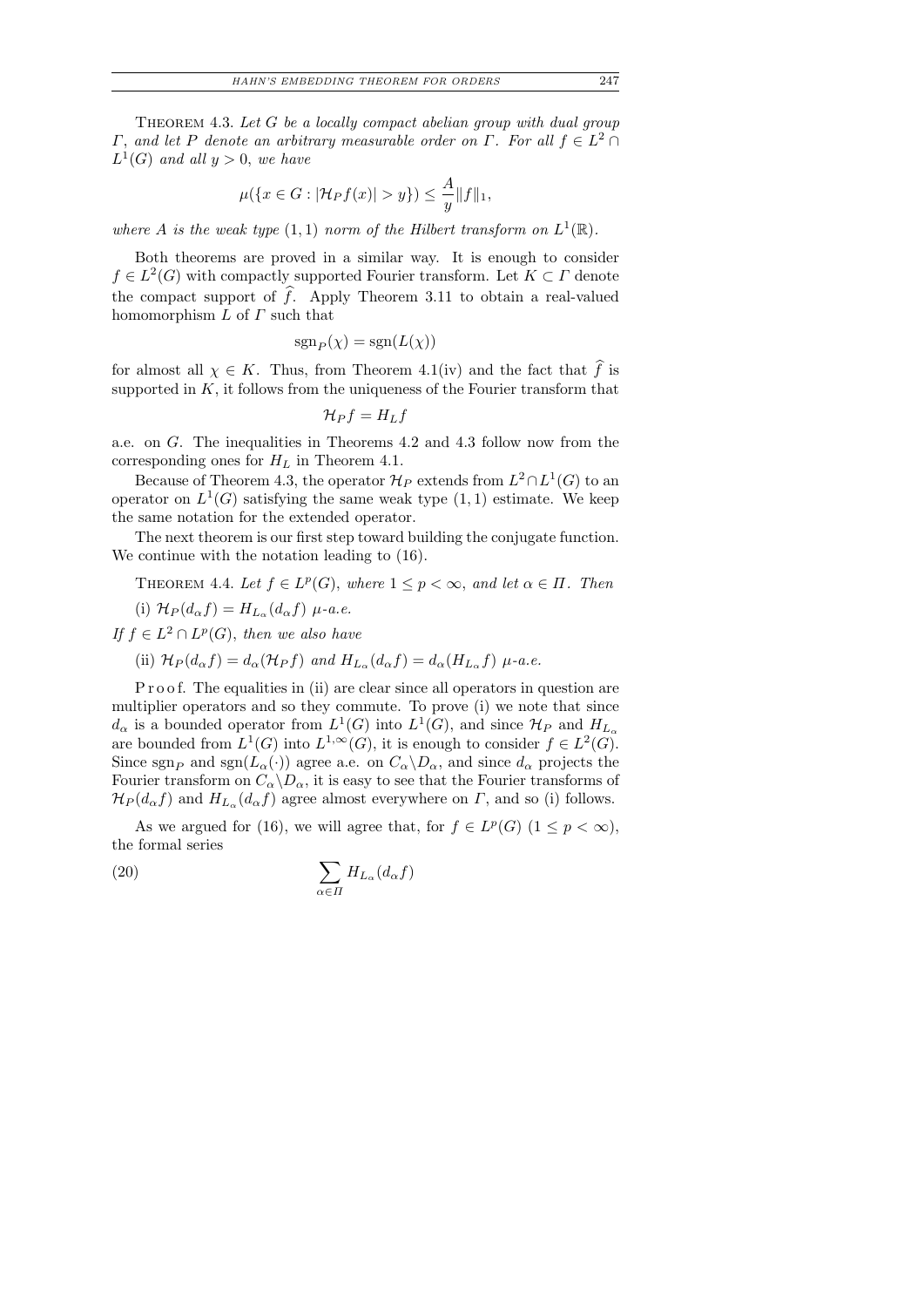has only countably many terms. We will refer to  $(20)$  as the *conjugate*  $(difference)$  series of f.

5. Unconditional convergence of conjugate difference series. We will show that the conjugate series (20) converges unconditionally in  $L^p(G)$  when  $1 < p < \infty$  and unconditionally in  $L^{1,\infty}(G)$  when  $p = 1$ . This will further justify our notation in  $(20)$  since the order of summation will become irrelevant in (20).

For use with weak type estimates, we recall a few facts about the Lorentz spaces  $L^{p,\infty}(G)$ . All details can be found in [11, Chapter V, Section 3]. Although the presentation in the cited reference is confined to  $\sigma$ -finite measure spaces, the results that we need on locally compact abelian groups follow easily by restricting a given function to its  $\sigma$ -compact support.

Given a measurable function f on G, let  $\lambda_f$  denote its distribution function, and let  $f^*$  denote the decreasing rearrangement of  $f$ . Define

(21) 
$$
||f||_{p,\infty}^* = \sup_{y>0} y(\lambda_f(y))^{1/p} = \sup_{y>0} y^{1/p} f^*(y)
$$

and

(22) 
$$
||f||_{p,\infty} = \sup_{y>0} y^{1/p} m_f(y),
$$

where

$$
m_f(y) = \frac{1}{y} \int_{0}^{y} f^*(u) \, du.
$$

Let  $L^{p,\infty}(G)$  consist of all measurable functions on G such that  $||f||_{p,\infty}^* < \infty$ . It is well known that, when  $1 < p < \infty$ , (21) and (22) are equivalent and define a norm on  $L^{p,\infty}(G)$ . In fact,  $||f||_{p,\infty}$  is a norm for all  $1 \leq p < \infty$ , and when  $1 < p < \infty$ , we also have

(23) 
$$
||f||_{p,\infty}^* \le ||f||_{p,\infty} \le \frac{p}{p-1}||f||_{p,\infty}^*
$$

(see [11, Chap. V, Theorem 3.21]).

Let  $\varepsilon \in \{-1,1\}^{\Pi}$ . We will write  $\varepsilon(P)$  for the subset of  $\Gamma$  obtained from P by changing the sign on  $C_{\alpha} \backslash D_{\alpha}$  according to  $\varepsilon(\alpha)$ . That is, if  $x \in C_{\alpha} \backslash D_{\alpha}$ and  $\alpha \neq \alpha_0$ , or if  $x \in C_{\alpha_0}$ , then  $x \in \varepsilon(P)$  if and only if  $\varepsilon(\alpha)x \in P$ .

It is easy to see that  $\varepsilon(P)$  is an order on  $\Gamma$ .

Suppose that  $\eta \in \{0,1\}^{\Pi}$ . Define a projection operator  $\mathcal{P}_{\eta}$  on  $L^2(G)$  by

$$
\mathcal{P}_{\eta}(f) = f 1_{\bigcup_{\alpha \in \Pi, \ \eta(\alpha) = 1} C_{\alpha} \setminus D_{\alpha}}.
$$

Define the conjugate projection operator  $\widetilde{\mathcal{P}_{\eta,P}}$  by

(24) 
$$
\widetilde{\mathcal{P}_{\eta,P}}f = \mathcal{H}_P(\mathcal{P}_{\eta}f).
$$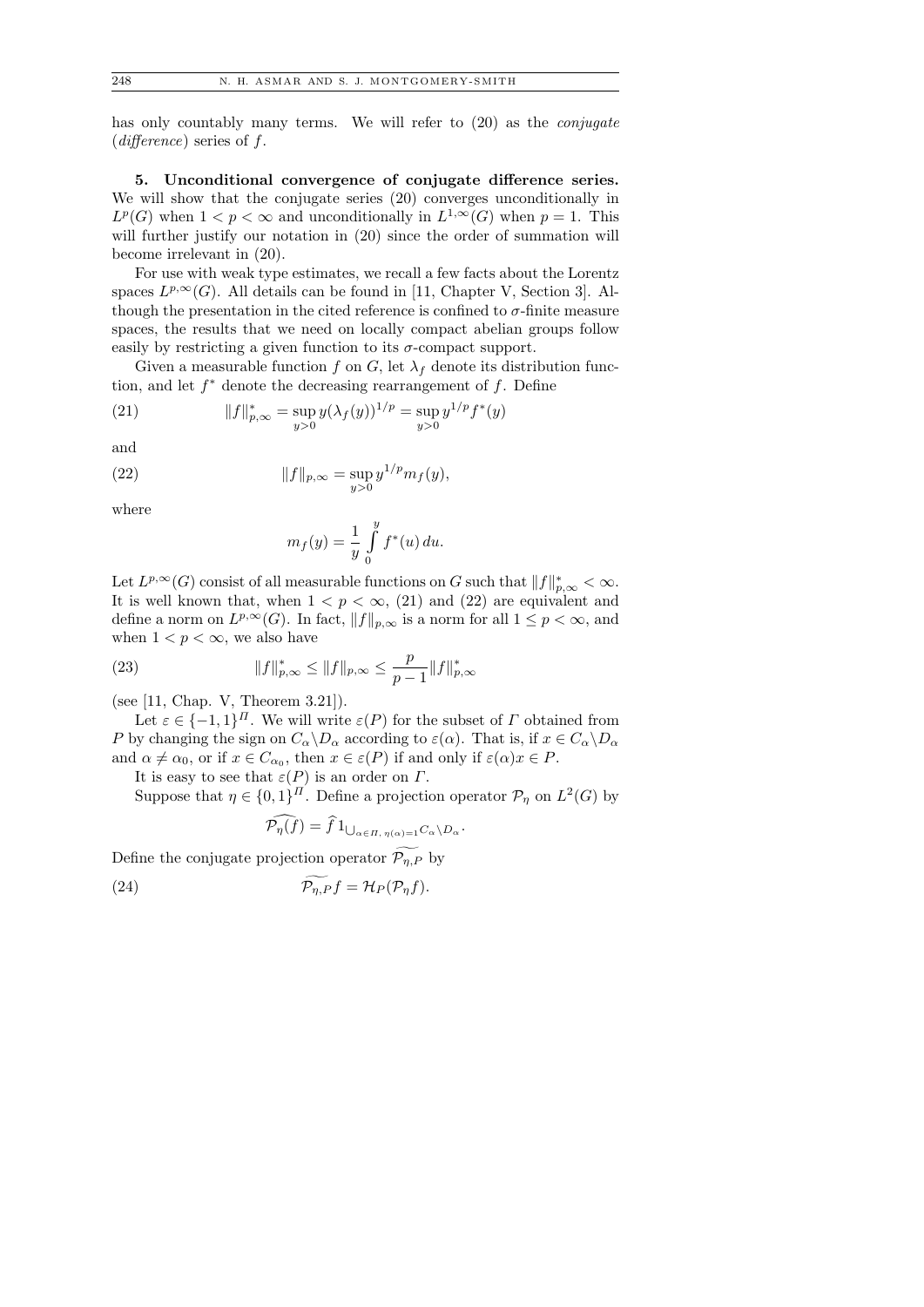Thus,

(25) 
$$
\widehat{\mathcal{P}_{\eta,P}}f(\chi) = \begin{cases} 0 & \text{if } \chi \notin \bigcup_{\alpha,\eta(\alpha)=1} C_{\alpha} \backslash D_{\alpha}, \\ -i \operatorname{sgn}_P(\chi) \widehat{f}(\chi) & \text{otherwise.} \end{cases}
$$

To establish the unconditional convergence of the conjugate series, the following result is fundamental. It is a simple consequence of Theorems 4.2 and 4.3.

THEOREM 5.1. Let  $\eta$  be any element of  $\{0,1\}^{\Pi}$ , and let P be an arbitrary order on Γ.

(i) The operator  $\mathcal{P}_{\eta,P}$  is bounded on  $L^p(G)$  for  $1 < p < \infty$  with norm  $\leq A_p$ , where  $A_p$  is as in Theorem 4.2.

(ii) The operator  $\widetilde{\mathcal{P}_{\eta,P}}$  is of weak type  $(1,1)$  on  $L^2 \cap L^1(G)$  with norm  $\leq$  2A, where A is the weak type norm in Theorem 4.3.

P r o o f. Define  $\varepsilon \in \{-1,1\}^{\Pi}$  by

$$
\varepsilon(\pi) = \begin{cases} 1 & \text{if } \eta(\pi) = 1, \\ -1 & \text{if } \eta(\pi) = 0. \end{cases}
$$

It is easy to check using the Fourier transform that for all  $f \in L^2(G)$ , we have

$$
\widetilde{\mathcal{P}_{\eta,P}}f = \frac{1}{2}(\mathcal{H}_Pf + \mathcal{H}_{\varepsilon(P)}f).
$$

The theorem follows now from Theorems 4.2 and 4.3 applied to the operators  $\mathcal{H}_P$  and  $\mathcal{H}_{\varepsilon(P)}$ .

As a simple consequence we have the following.

COROLLARY 5.2. Let  $\{\alpha_1, \ldots, \alpha_n\}$  be a finite subset of  $\Pi$ . Then the operator

$$
f\mapsto \sum_{j=1}^n H_{L_{\alpha_j}}(d_{\alpha_j}f)
$$

is of weak type  $(1,1)$  on  $L^1(G)$  with norm  $\leq 2A$  and is bounded from  $L^p(G)$ into  $L^p(G)$  with norm  $\leq A_p$ , where A and  $A_p$  are as in Theorems 4.2 and 4.3.

P r o o f. Define  $\eta \in \{0,1\}^{\Pi}$  by  $\eta(\alpha_j) = 1$  for  $j = 1, \ldots, n$  and  $\eta(\pi) = 0$ otherwise. Then

(26) 
$$
\sum_{j=1}^{n} H_{L_{\alpha_j}}(d_{\alpha_j}f) = \widetilde{\mathcal{P}_{\eta,P}}f.
$$

Now apply Theorem 5.1.

We are now ready to establish the unconditional convergence of the conjugate series (20).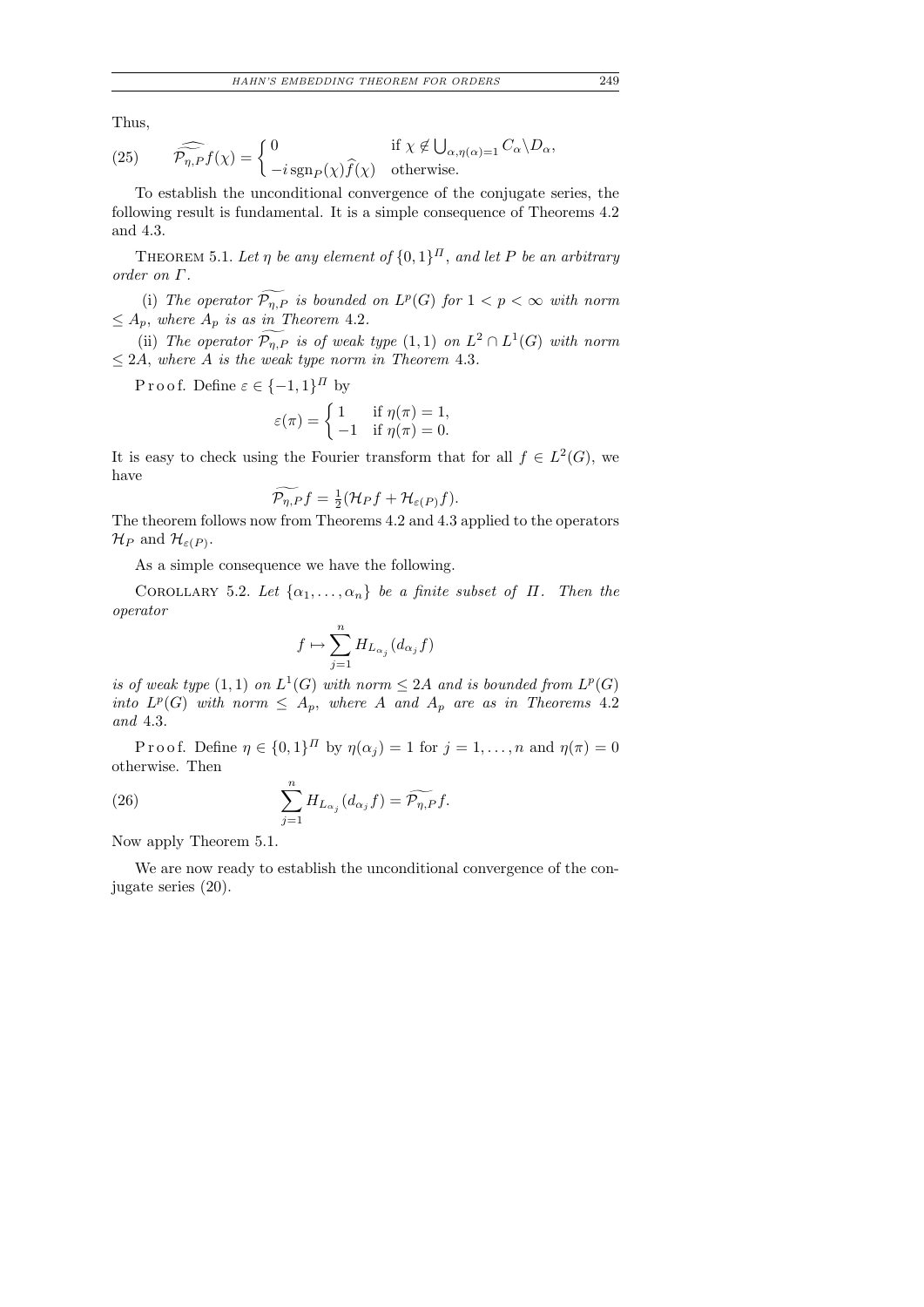THEOREM 5.3. Let  $f \in L^p(G)$ ,  $1 \leq p < \infty$ , and let  $\{\alpha_j\} \subset \Pi$  be an arbitrary enumeration of the countable set of  $\alpha \in \Pi$  such that  $d_{\alpha} f \neq 0$ .

- (i) If  $p = 1$ , the series  $\sum_j H_{L_{\alpha_j}} d_{\alpha_j} f$  converges in  $L^{1,\infty}(G)$  to  $\mathcal{H}_P f$ .
- (ii) If  $1 < p < \infty$ , the series  $\sum_j H_{L_{\alpha_j}} d_{\alpha_j} f$  converges in  $L^p(G)$  to  $\mathcal{H}_P f$ .

P r o o f. We will deal with the case  $p = 1$  only. The other case is done similarly. The assertions of the theorem are clear if  $f$  is compactly supported, since in this case only finitely many  $d_{\alpha}f$  are nonzero. Suppose that f is an arbitrary function in  $L^1(G)$ , and approximate f in  $L^1(G)$  by functions with compactly supported Fourier transforms, say  $\{g_n\}$ . Then using Corollary 5.2 and Theorem 4.3, we get

$$
\| \sum_{j=1}^{N} H_{L_{\alpha_{j}}} d_{\alpha_{j}} f - \mathcal{H}_{P} f \|_{1,\infty}^{*}
$$
  
\n
$$
\leq 2 \Big\| \sum_{j=1}^{N} H_{L_{\alpha_{j}}} d_{\alpha_{j}} (f - g_{n}) - \mathcal{H}_{P} (f - g_{n}) \Big\|_{1,\infty}^{*}
$$
  
\n
$$
+ 2 \Big\| \sum_{j=1}^{N} H_{L_{\alpha_{j}}} d_{\alpha_{j}} g_{n} - \mathcal{H}_{P} g_{n} \Big\|_{1,\infty}^{*}
$$
  
\n
$$
\leq 12A \|f - g_{n}\|_{1,\infty}^{*} + 2 \Big\| \sum_{j=1}^{N} H_{L_{\alpha_{j}}} d_{\alpha_{j}} g_{n} - \mathcal{H}_{P} g_{n} \Big\|_{1,\infty}^{*}
$$

Given  $\varepsilon > 0$ , we can make the left side smaller than  $\varepsilon$  by first choosing *n* so that  $||f - g_n||_{1,\infty}^* < \varepsilon/(12A)$  and then choosing  $N = N(n)$  so that  $\|\sum_{j=1}^N H_{L_{\alpha_j}} d_{\alpha_j} g_n - \mathcal{H}_P g_n\|_{1,\infty}^* = 0.$  This completes the proof.

.

The conjugate square function. We end this section with a study of the square function associated with the conjugate series (20). We start with a definition. For  $f \in L^p(G)$ ,  $1 \leq p < \infty$ , let

(27) 
$$
\widetilde{S}f = \left(\sum_{\alpha \in \Pi} |H_{L_{\alpha}}(d_{\alpha}f)|^2\right)^{1/2},
$$

where the index of summation runs over those  $\alpha$ 's for which  $d_{\alpha} f \neq 0$ .

THEOREM 5.4. (i) Let  $1 < p < \infty$ . There is a constant  $B_p$ , depending only on p, such that for all  $f \in L^p(G)$ , we have

$$
\|\widetilde{S}f\|_p\leq B_p\|f\|_p.
$$

(ii) There is an absolute constant B such that, for all  $f \in L^1(G)$ , and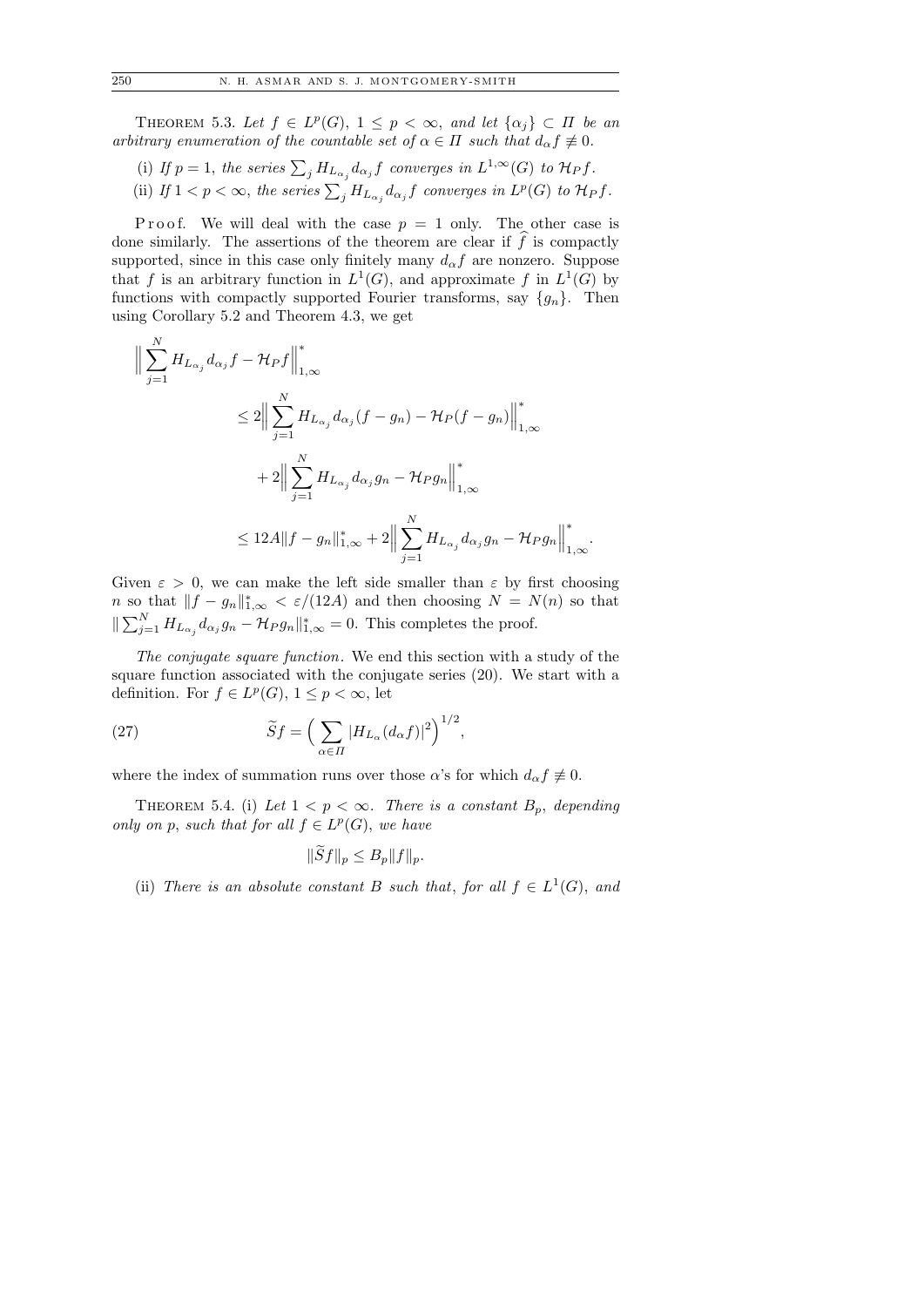all  $y > 0$ , we have

$$
\mu(\{x \in G : |\widetilde{S}f(x)| > y\}) \le \frac{B}{y} ||f||_1.
$$

P r o o f. Part (i) is a well-known consequence of Theorem 5.3(ii). We will omit the proof. (In fact one can prove it by reproducing the argument that we present for part (ii).) To prove (ii), let  $p$  be an arbitrary but fixed number in ]0, 1[. We will need Khinchin's Inequality [12, Theorem V.8.4, p. 213], which we will cite here in a notation convenient for our proof. Let  $a_1, \ldots, a_N$ be arbitrary complex numbers, and write E for the expected value over the probability space  $\{-1,1\}^N$ . Then Khinchin's Inequality asserts that there are constants  $\alpha_p$  and  $\beta_p$ , depending only on p, such that

(28) 
$$
\alpha_p \left\{ \sum_{j=1}^N |a_j|^2 \right\}^{1/2} \leq \left\{ \mathbb{E} \Big| \sum_{j=1}^N a_j \varepsilon_j \Big|^p \right\}^{1/p} \leq \beta_p \left\{ \sum_{j=1}^N |a_j|^2 \right\}^{1/2}.
$$

Returning to the proof of (ii), we note by monotone convergence that it is enough to consider a finite sum

$$
\Big(\sum_{j=1}^N|H_{L_{\alpha_j}}d_{\alpha_j}f|^2\Big)^{1/2}.
$$

Applying Khinchin's Inequality, we see that, pointwise on G, we have

$$
\Big(\sum_{j=1}^N |H_{L_{\alpha_j}}d_{\alpha_j}f|^2\Big)^{1/2} \leq C_p \Big(\mathbb{E}\Big|\sum_{j=1}^N \varepsilon_j H_{L_{\alpha_j}}d_{\alpha_j}f\Big|^p\Big)^{1/p}.
$$

We think of each  $\varepsilon \in \{-1,1\}^N$  as an element of  $\{-1,1\}^N$  by setting  $\varepsilon(\alpha_j)$  =  $\varepsilon(j)$  for  $j = 1, ..., N$ , and  $\varepsilon(\pi) = 1$  for  $\pi \notin {\alpha_1, ..., \alpha_N}$ . Let  $\eta = \eta(\varepsilon)$  be defined as in the proof of Corollary 5.2 (see (26)) so that

$$
\sum_{j=1}^N \varepsilon_j H_{L_{\alpha_j}} d_{\alpha_j} f = \widetilde{\mathcal{P}}_{\eta(\epsilon), \varepsilon(P)} f.
$$

Then

(29) 
$$
\left\| \left( \sum_{j=1}^N |H_{L_{\alpha_j}} d_{\alpha_j} f|^2 \right)^{1/2} \right\|_{1,\infty}^* \leq C_p \| (\mathbb{E} | \widetilde{\mathcal{P}}_{\eta(\varepsilon),\varepsilon(P)} f|^p)^{1/p} \|_{1,\infty}^*.
$$

It is easy to prove from definitions that, for any  $s > 0$  and for any measurable function f on G,  $|||f|^s||_{p,\infty}^* = ||f||_{sp,\infty}^*$ . The fact that  $|| \cdot ||_{1/p,\infty}^*$  is equivalent to a norm (see (23)) implies that

$$
\|\mathbb{E}f\|_{1/p,\infty}^* \le \frac{1}{1-p} \mathbb{E} \|f\|_{1/p,\infty}^*.
$$

We can now estimate the right side of (29)as follows: